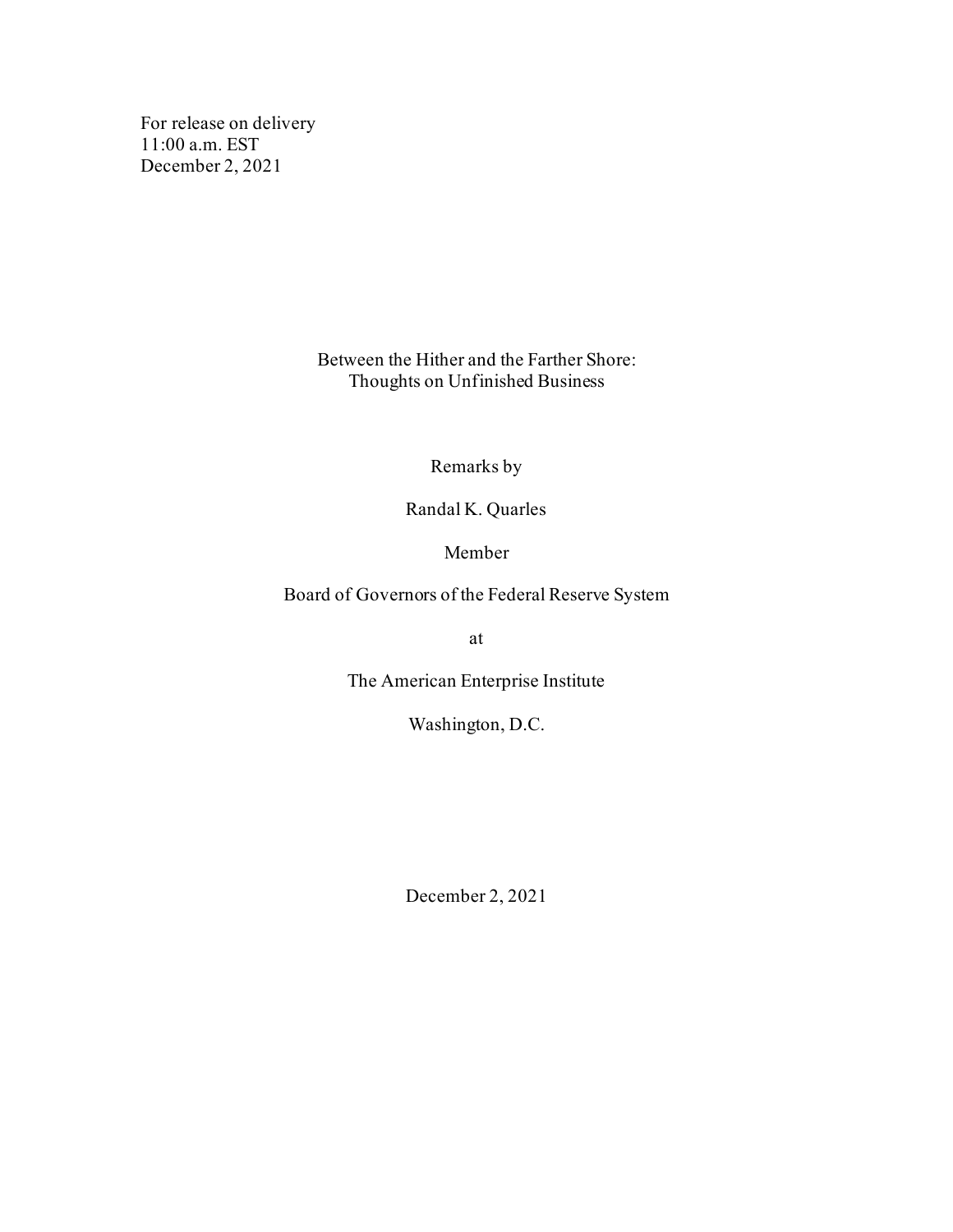When I joined the Board of Governors as Vice Chair for Supervision in the fall of 2017, the Federal Reserve was in the latter stages of a decade-long effort to build a new financial regulatory framework, responding to the financial crisis of 2008. Yet, although the mortar was not yet dry on that construction project—based on the blueprint created by Congress, central banks, and supervisors around the world—there was already broad recognition across the political spectrum that the framework could be improved upon, based on the experience of how it had worked over the decade of its implementation. That was the judgement of the authors of the post-crisis blueprint, former Senator Chris Dodd and former Congressman Barney Frank.<sup>[1](#page-1-0)</sup> It was also the recommendation of one of my predecessors at the Fed, Dan Tarullo—a principal architect of this framework— who, in his final speech as a Fed governor, proposed several significant changes.<sup>[2](#page-1-1)</sup>

I came to the Fed in order to take on that task of making the system better: more simple, more efficient, more transparent. Congress also took up this effort in the broadly bipartisan Economic Growth, Regulatory Relief, and Consumer Protection Act, and we adjusted our regulatory framework to better align our requirements with the risk posed by firms to the financial system. We maintained and, in fact, raised regulatory standards for the most systemically important firms and simplified regulatory requirements for smaller firms without diminishing the resilience of the system as a whole.

In the midst of our work to improve our framework, we faced the unique experience of the COVID event, which tested that resilience. This real-life stress test

<span id="page-1-0"></span><sup>1</sup> Chris Dodd andBarney Frank, interview by David Brancaccio, *Marketplace*,September 12, 2018, [https://features.marketplace.org/politicsofcrisis/#transcript](https://features.marketplace.org/politicsofcrisis/%23transcript).

<span id="page-1-1"></span><sup>&</sup>lt;sup>2</sup> Daniel K. Tarullo, "Departing Thoughts" (speech at the Woodrow Wilson School, Princeton, NJ, April 4, 2017[\), https://www.federalreserve.gov/newsevents/speech/tarullo20170404a.htm](https://www.federalreserve.gov/newsevents/speech/tarullo20170404a.htm).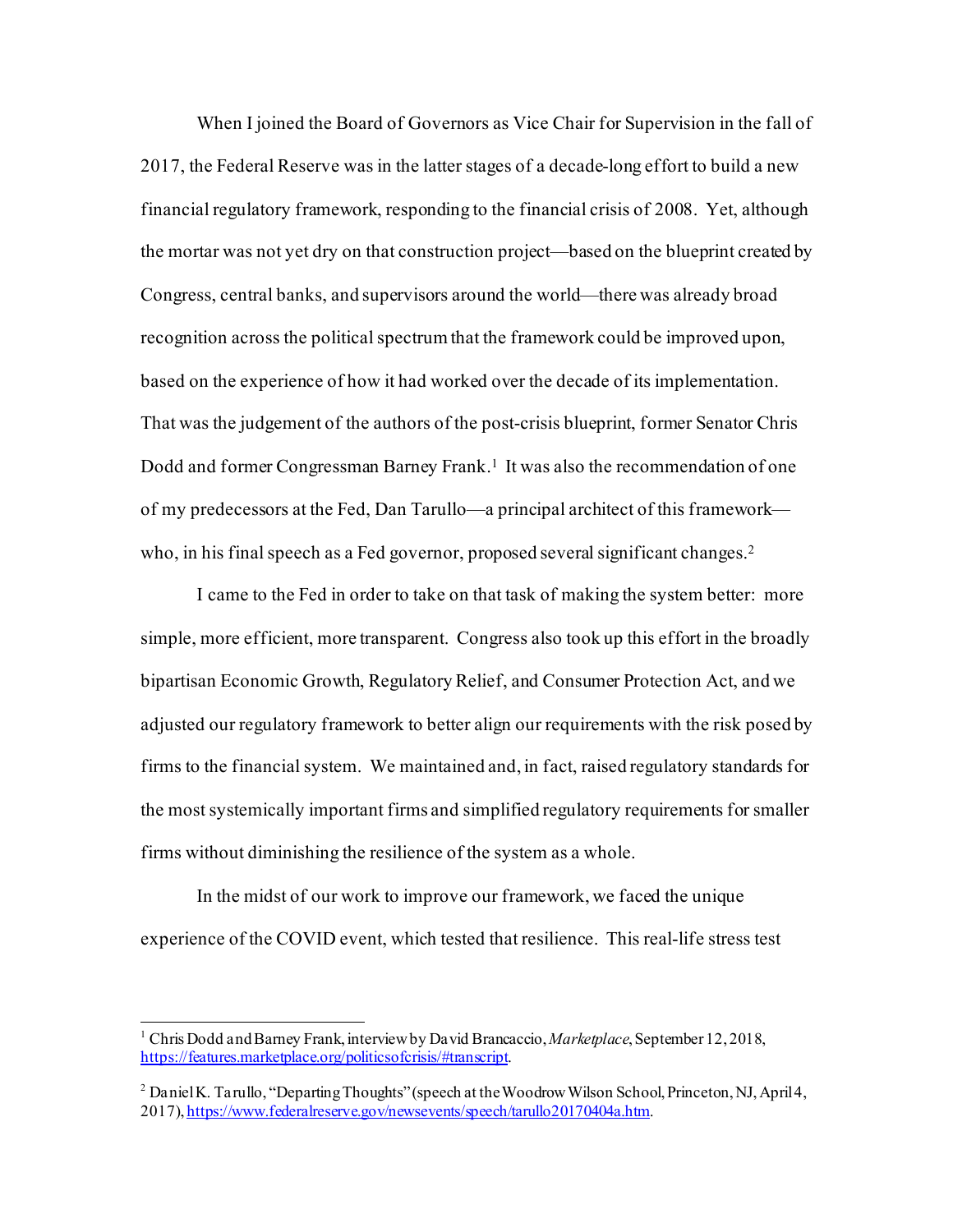demanded emergency action with respect to our regulatory framework and more broadly, including through the establishment of 13 emergency lending facilities under our role as the lender of last resort to help stabilize the financial system.

Now, as my tenure as a member of the Board comes to a close, I would like to use this final speech to discuss issues that my successor, and his or her colleagues, will confront—areas of unfinished business. [3](#page-2-0) In the near term, there will need to be further refinements to the bank supervisory and regulatory framework, based on the accumulating evidence and experience of how these ideas, rules, and procedures have worked in practice. In the longer term, the Fed will at some point need to grapple with the implications of some of the novel emergency lending facilities we established during the onset of the COVID event. I supported these facilities in light of the specific challenges the country faced that grueling spring, but I believe it is possible to draw some lessons from the experience and set out some principles for the Fed's emergency lending to prevent this precedent – or some vision of what it represents—from exceeding reasonable bounds in the future. Finally, in my capacity as the outgoing Chairman of the Financial Stability Board (FSB), I have some reflections on the upcoming agenda for the FSB.

#### **Further Refinements to the Supervisory and Regulatory Framework**

As I have noted previously, the post-crisis regulatory framework is strong, as evidenced by how well it fared against a severe real-life stress test—the COVID event[.4](#page-2-1)

 $-2-$ 

<span id="page-2-0"></span> $3$  The views expressed here are my own and not necessarily those of my colleagues on the Board of Governors or members of the Federal Reserve staff.

<span id="page-2-1"></span><sup>4</sup> Randal K. Quarles, "Jet Flight, Mail Bags, and Banking Regulation" (speech at the Prudential Regulation Conference, Salt Lake City, UT, June 3, 2021),

<https://www.federalreserve.gov/newsevents/speech/quarles20210603a.htm>.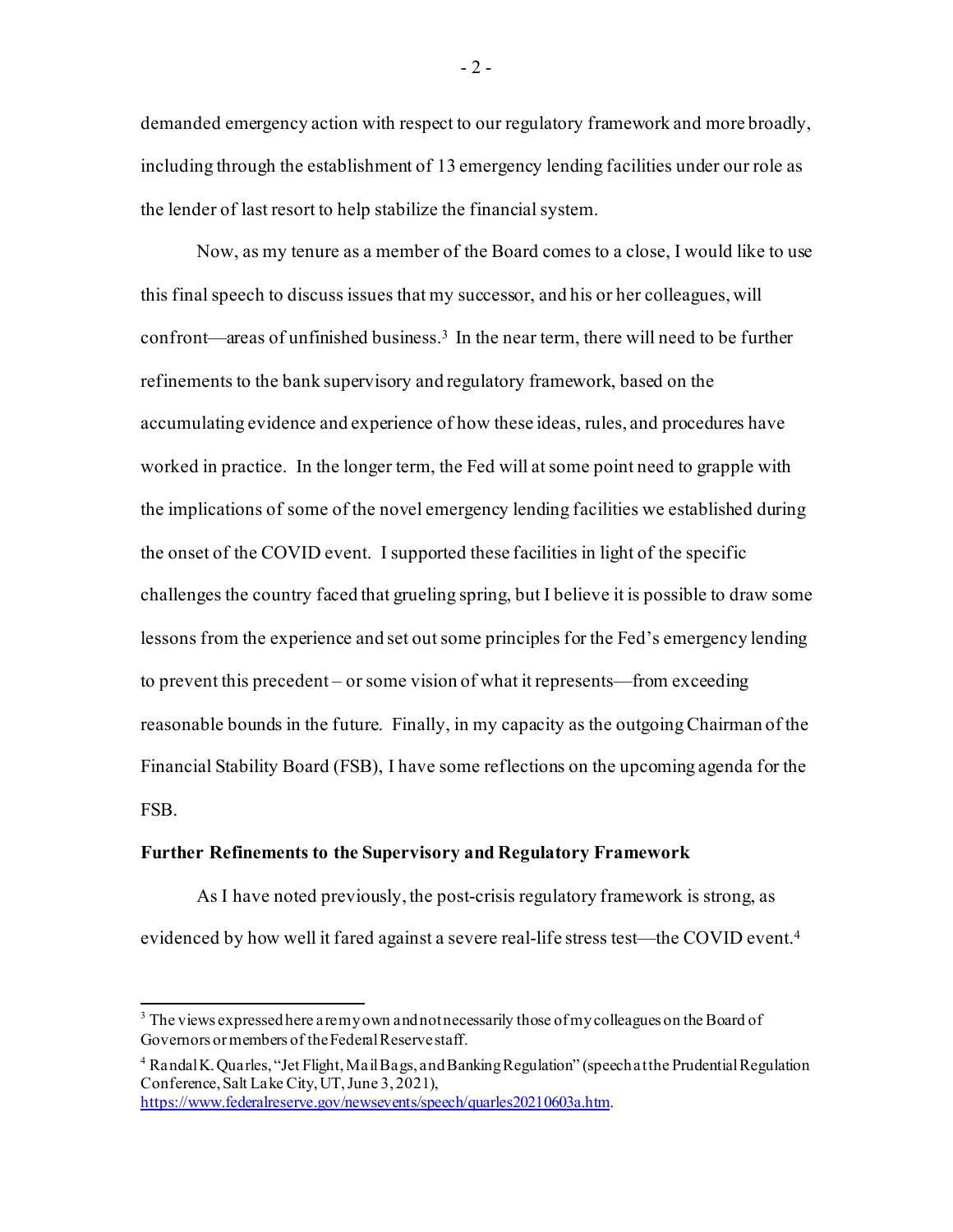Banks entered the COVID event with high levels of capital and liquidity, and served as a source of strength to the economy in a time of need.<sup>[5](#page-3-0)</sup> Some have argued that the time of COVID was not a true test of the system, because of the unprecedented level of fiscal and other support provided to the real economy during that time, from which the financial sector indirectly benefited. Such an argument ignores, however, that the Federal Reserve did not take such support for granted during the throes of the crisis itself, and as a result we ran multiple stress tests throughout the COVID event, with three separate and distinct scenarios, along with a "sensitivity analysis," which itself included three additional hypothetical recessions. [6](#page-3-1) Each of these stress tests assumed no additional fiscal or other measures to support the economy, and demonstrated that, even without such support, the banking industry would have fared very well. In my view the resilience of banks during the COVID event, coupled with the results of our stress tests, demonstrate that the overall level of capital in the banking system is more than ample.

In addition to the demonstrated hardiness of our *regulatory* framework, I believe our *supervisory* framework is also stronger now than it was four years ago. In January 2020, I spoke about the importance of transparency, accountability, and fairness in bank

<span id="page-3-1"></span><sup>6</sup> Board of Governors of the Federal Reserve System, "Federal Reserve Board releases results of annual bank stress tests," news release, June 24, 2021,

<https://www.federalreserve.gov/newsevents/pressreleases/bcreg20210624a.htm>. *See also*"Federal Reserve Board releases second round of bank stress test results," news release, December 18, 2020,

<https://www.federalreserve.gov/newsevents/pressreleases/bcreg20200625c.htm>.

- 3 -

<span id="page-3-0"></span><sup>&</sup>lt;sup>5</sup> While the passage of time blurs all memories, it is worth recalling that during the early days of the COVID event, we did not know how bad the inevitable recession would be, or how long it would last. As I have said before, the fact that the Treasury market—the lifeblood of our financial system—malfunctioned underscores the peril at the time. The banking system's ability to function as a source of strength during that period of tremendous uncertainty is certainly a testament to its resilience.

<https://www.federalreserve.gov/newsevents/pressreleases/bcreg20201218b.htm> and "Federal Reserve Board releases results of stress tests for 2020 and additional sensitivity analyses conducted in light of the coronavirus event," news release, June 25, 2020,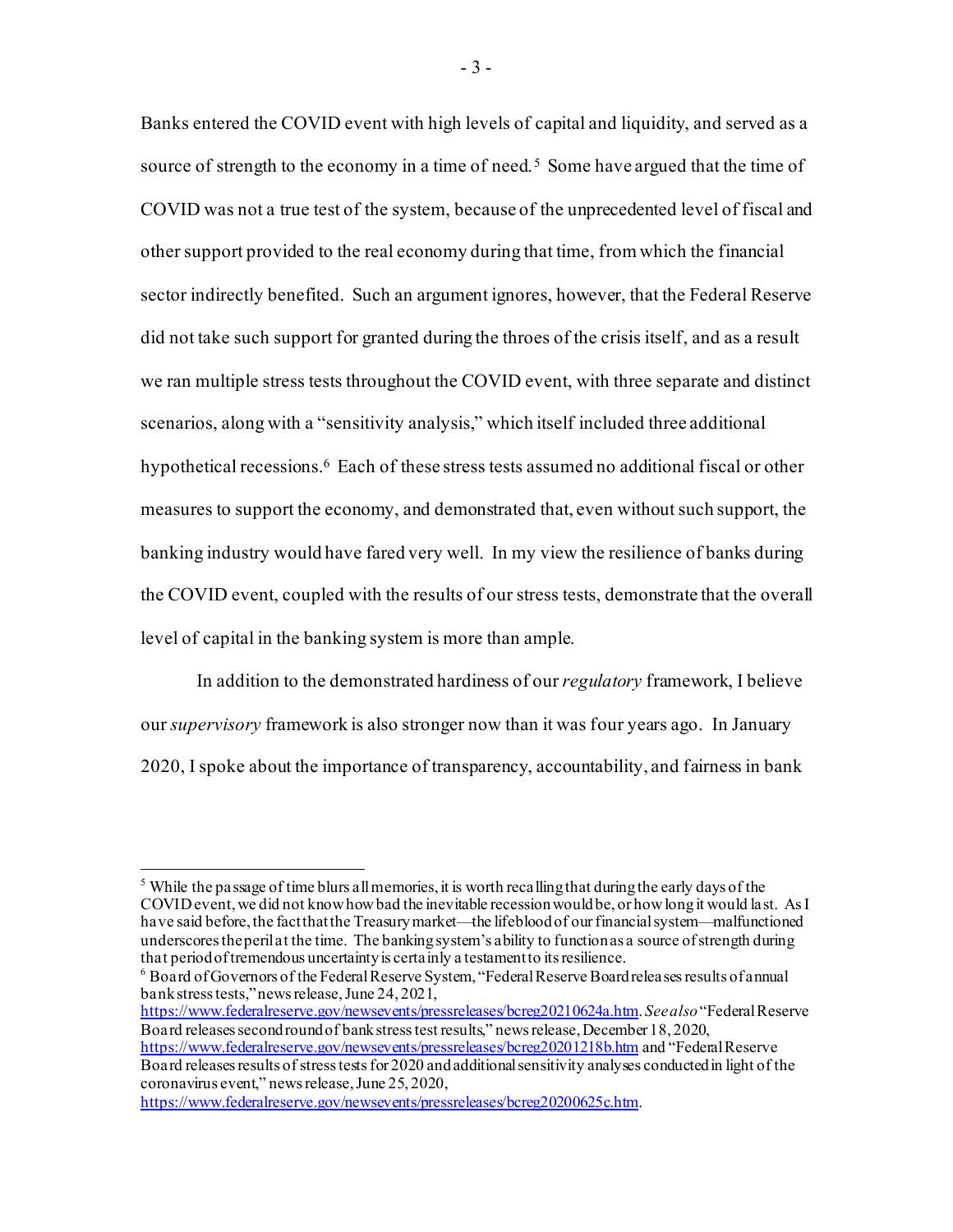supervision.<sup>[7](#page-4-0)</sup> Every agency of the federal government has a legal, constitutional, and, I believe, moral responsibility to be accountable to the public we serve, and one of the principal ways we do this is through transparency. The banking agencies (including the Fed) have for decades not been transparent in the way that we have conducted supervision—yet, especially since 2008, we had been accomplishing more and more of our work through this opaque mechanism with limited accountability. In that light, I am quite proud of the improvements we have made in increasing the transparency and public accountability for our activities overseeing banks.

The Fed fostered the public conversation on transparency in supervision when we organized a conference on supervision and actively participated in the discussion with academics and other members of the public. An important part of monetary policy transparency is the semiannual process where the Fed reports on its activities to Congress and the Chair submits to questions from both houses of Congress. I am pleased to say that there is now a similar twice-yearly process in which the Fed produces a public, written report on supervision and regulation and then submits to questions from lawmakers. Our Supervision and Regulation Report—instituted early in my term regularly provides the public with insights about our supervisory process, including aggregate supervisory ratings trends and supervisory priorities for our different portfolios—information that was previously hard to find, and sometimes not public at all.

<span id="page-4-0"></span><sup>7</sup> Randal K. Quarles, "Spontaneity and Order: Transparency, Accountability, and Fairness in Bank Supervision" (speech at the American Bar Association Banking Law Committee Meeting 2020, Washington, DC, January 17, 2020), <https://www.federalreserve.gov/newsevents/speech/quarles20200117a.htm>.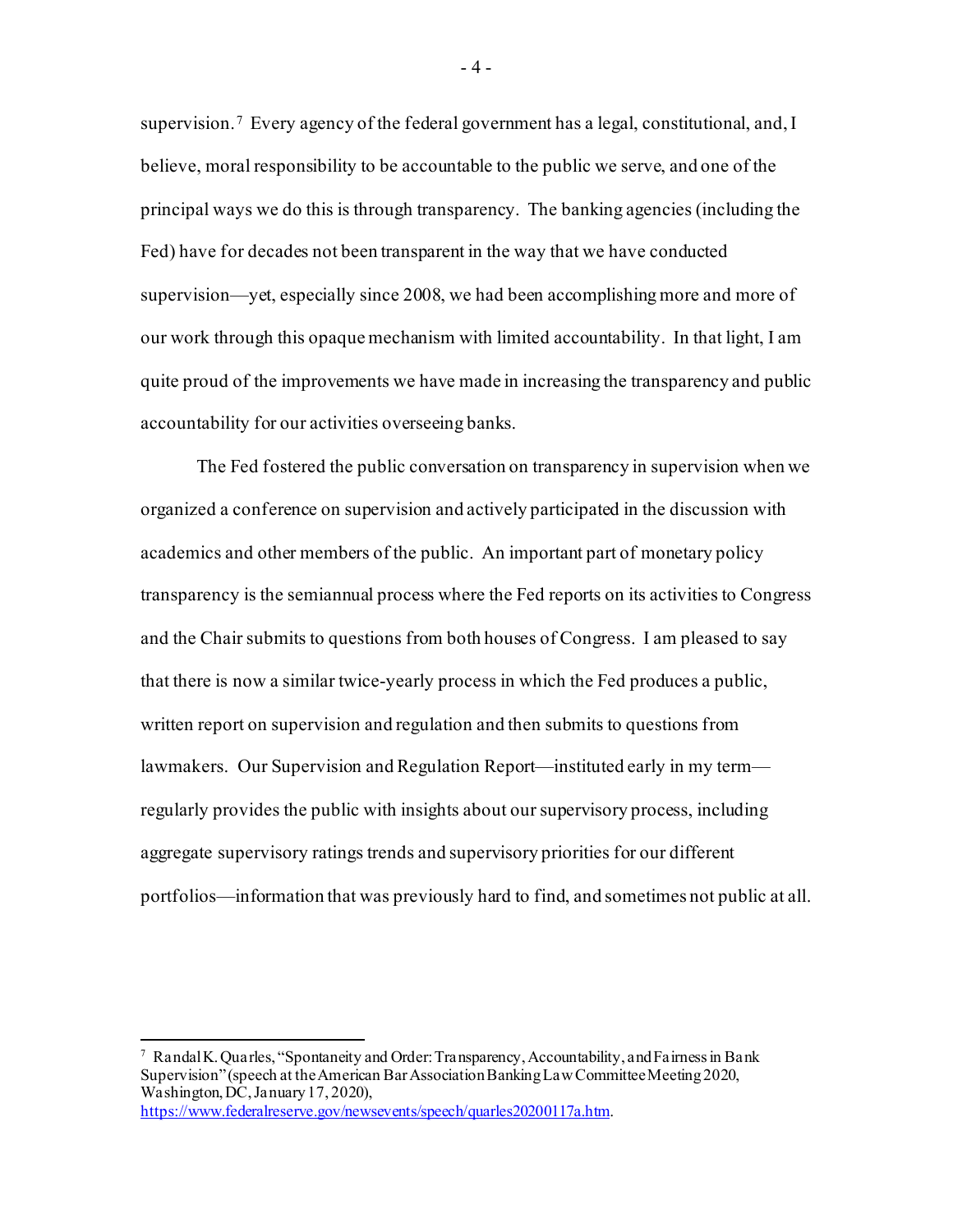I believe one concrete and successful change to supervision was to our stress testing process, where we have greatly increased transparency, and thus accountability. [8](#page-5-0) Transparency does not mean giving answers to tests in advance—an inapt analogy given the structure of these tests—but is more akin to ensuring that students have been given the textbook. It means balancing rigor and fairness, and ensuring that the Fed's intentions are understood well enough to advance our goal—and our goal is not to develop the most recondite test, but rather for banks to improve their resilience to extraordinary stress in the financial system. The evidence that we succeeded is how well banks weathered the extraordinary stress that arrived in the spring of 2020, consistent with the results of our stress tests.

Transparency, accountability, and the public legitimacy it confers have empowered the Fed to meet the great challenges that our economy and financial system have faced in recent years. If the Federal Reserve is to continue to play that vital role, then it must also continue to extend transparency to all of its important responsibilities. As I look ahead to the future of regulation and supervision at the Federal Reserve, I believe that the Fed will be more effective in overseeing banks, and more effective in promoting the stability of the financial system, if it maintains its commitment to be open and transparent in how it conducts its work.

In the same spirit, while our regulatory and supervisory framework is strong, there are further refinements that could be made to improve the framework. A number of them were on my agenda when the COVID event shifted the Fed's focus to deal with the

- 5 -

<span id="page-5-0"></span><sup>&</sup>lt;sup>8</sup> See Board of Governors of the Federal Reserve System, "Federal Reserve Board finalizes set of changes that will increase the transparency of its stress testing program for nation's largest and most complex banks," news release, February 5, 2019, <https://www.federalreserve.gov/newsevents/pressreleases/bcreg20190205a.htm>.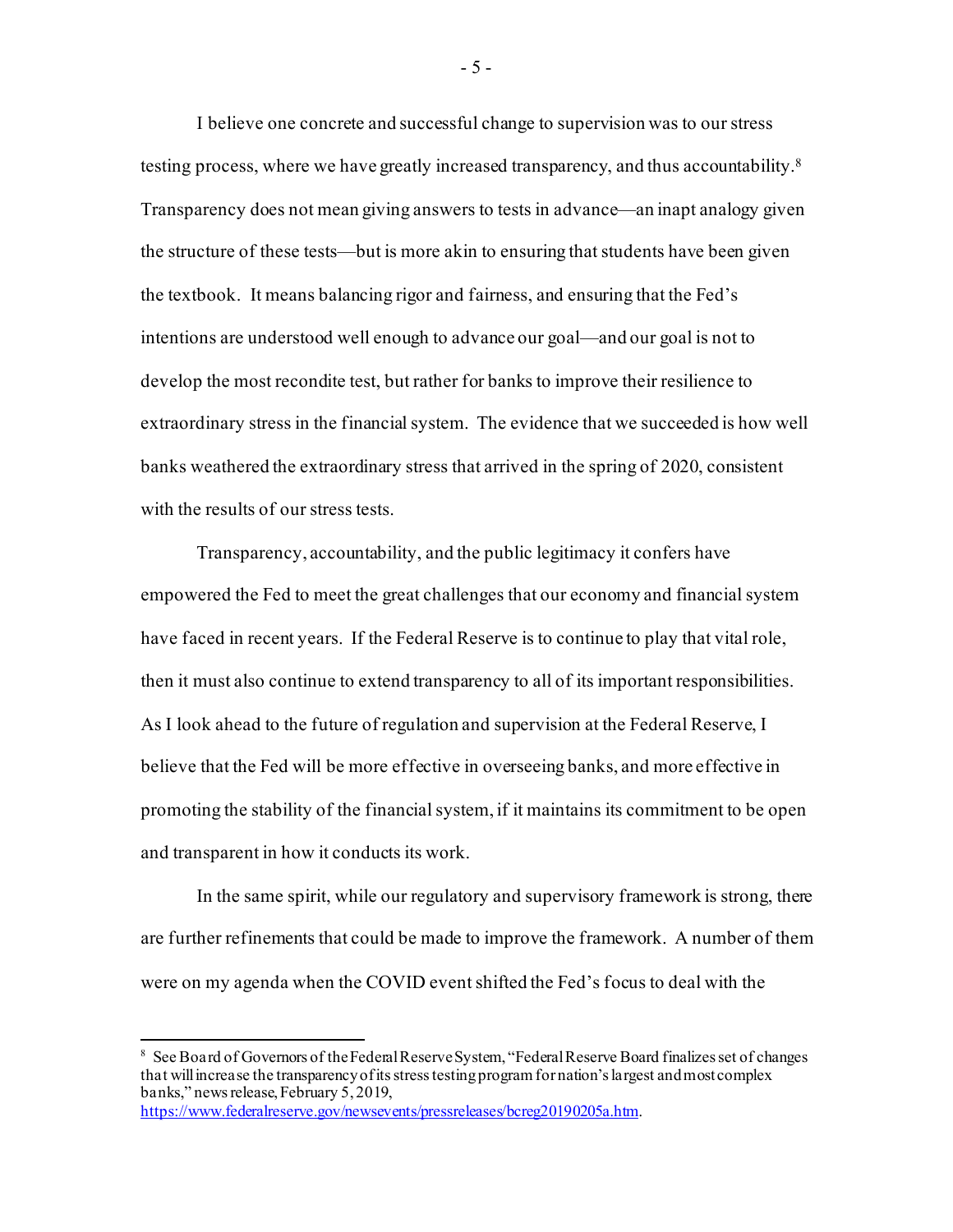emergency. I am proud of what we accomplished in my time here, but there is certainly more to be done.

## **Leverage Ratio Fundamentalism**

One of the principal matters that the Fed will have to take up in the very near term is the calibration of our leverage capital standards. Our capital framework includes two types of requirements: risk-based and leverage capital requirements. Risk-based requirements are risk-sensitive and change depending on the riskiness of an asset. Leverage capital requirements set a minimum floor for required capital by disregarding risk-sensitivity measures. Our capital framework includes two leverage requirements, with increasingly strict requirements for the largest institutions.<sup>9</sup>

While a leverage ratio is an important backstop, it can result in perverse incentives if it becomes the primary constraint on a bank's investment decisions. Because a leverage ratio is not sensitive to risk, a firm that is "bound" by such a ratio has an incentive to avoid adding safe assets to its portfolio. During times of stress in the financial system, when it is most important for banks to be able to continue serving businesses and households, or intermediating transactions, a binding leverage constraint—or even one that threatens to become binding—may discourage banks from engaging in safe activities, such as those involving U.S. Treasury securities.[10](#page-6-1) 

- 6 -

<span id="page-6-0"></span> $9\,$  The first is a 4 percent ratio that applies to all banking organizations and is based on the ratio of tier 1 capital to average total consolidated assets. In addition, the largest banking organizations are subject to a 3 percent supplementary leverage ratio requirement, based on a ratio of tier 1 capital to on-balance-sheet assets and certain off-balance-sheet assets. This supplementary requirement is stricter for U.S. global systemically important banks (U.S. G-SIBs). U.S. G-SIBs must maintain a supplementary leverage ratio of 3 percent plus an additional buffer of 2 percent to avoid limitations on capital distributions. Their depository institution subsidiaries must maintain a 6 percent supplementary leverage ratio to be deemed "well capitalized" under the prompt corrective action framework of each federal banking agency.

<span id="page-6-1"></span> $10$  As I mentioned previously, one of the primary strains in the financial markets during the onset of the COVID event was in the Treasury market, where a wide range of investors sought to sell Treasuries to raise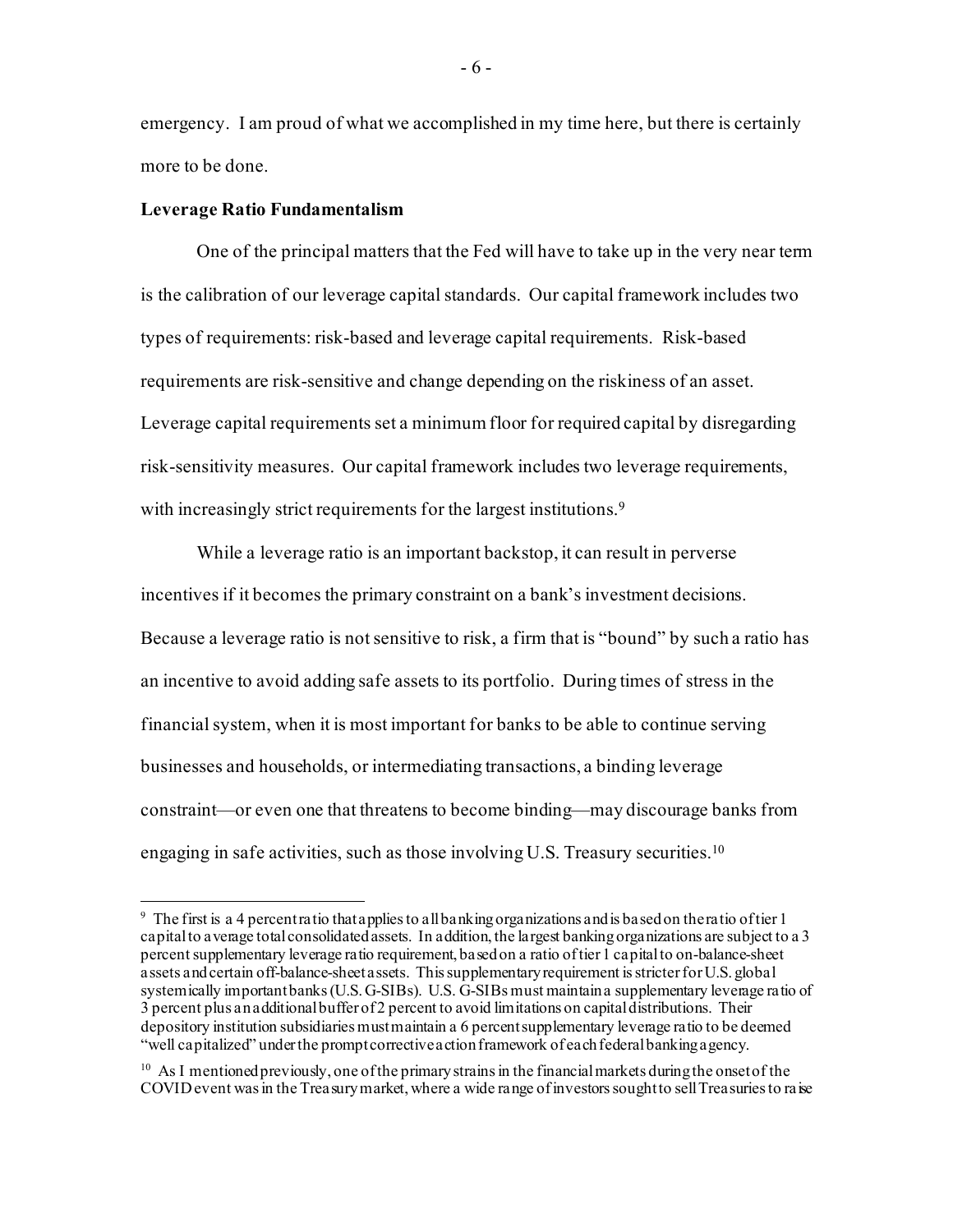That is not to say that a leverage requirement should never be the constraining requirement for a firm. In times of stress, a leverage ratio can serve as a transparent measure of capital when our risk weights may be called into question. In addition, it guards against behavior by a supervised institution to game those risk weights. Finally, a leverage ratio leans against the inherent tendency of bank leverage to increase in an economic boom and fall during a recession.

What we are seeing today, however, is that supervised firms are increasingly being constrained by the supplementary leverage ratio not for any of these valid reasons, but simply because of a rise in the level of safe assets in the U.S. financial system. The supplementary leverage ratio was originally calibrated for a financial system with a far lower level of central bank reserves and a much smaller Treasury market.<sup>11</sup> The current environment is, of course, much different. Treasury issuance is at an all-time high and the banking system is awash with central bank reserves. To provide some context to the degree of this trend, for the largest banks, the amount of reserves they hold is \$1.35 trillion and the amount of Treasury securities is \$1.38 trillion, each roughly double the amount they held when our supplementary leverage ratio rule was finalized. Even at these lower levels of safe assets, some on the Board worried that the SLR might be too tightly calibrated—but they took comfort from the staff's projection that reserves in the system were likely to fall, creating more elbow room within the envelope created by the

- 7 -

cash. Those selling pressures appear to have overwhelmed dealers' capacity or willingness to absorb and intermediate Treasury securities. Randal K. Quarles, "What Happened? What Have We Learned From It? Lessons from COVID-19 Stress on the Financial System," (speech at the Institute of International Finance, Washington, DC, October 15, 2020),

<https://www.federalreserve.gov/newsevents/speech/quarles20201015a.htm>.

<span id="page-7-0"></span> $11$  See "Agencies adopt enhanced supplementary leverage ratio final rule and issue supplementary leverage ratio notice of proposed rulemaking," news release, April 8, 2014, <https://www.federalreserve.gov/newsevents/pressreleases/bcreg20140408a.htm>.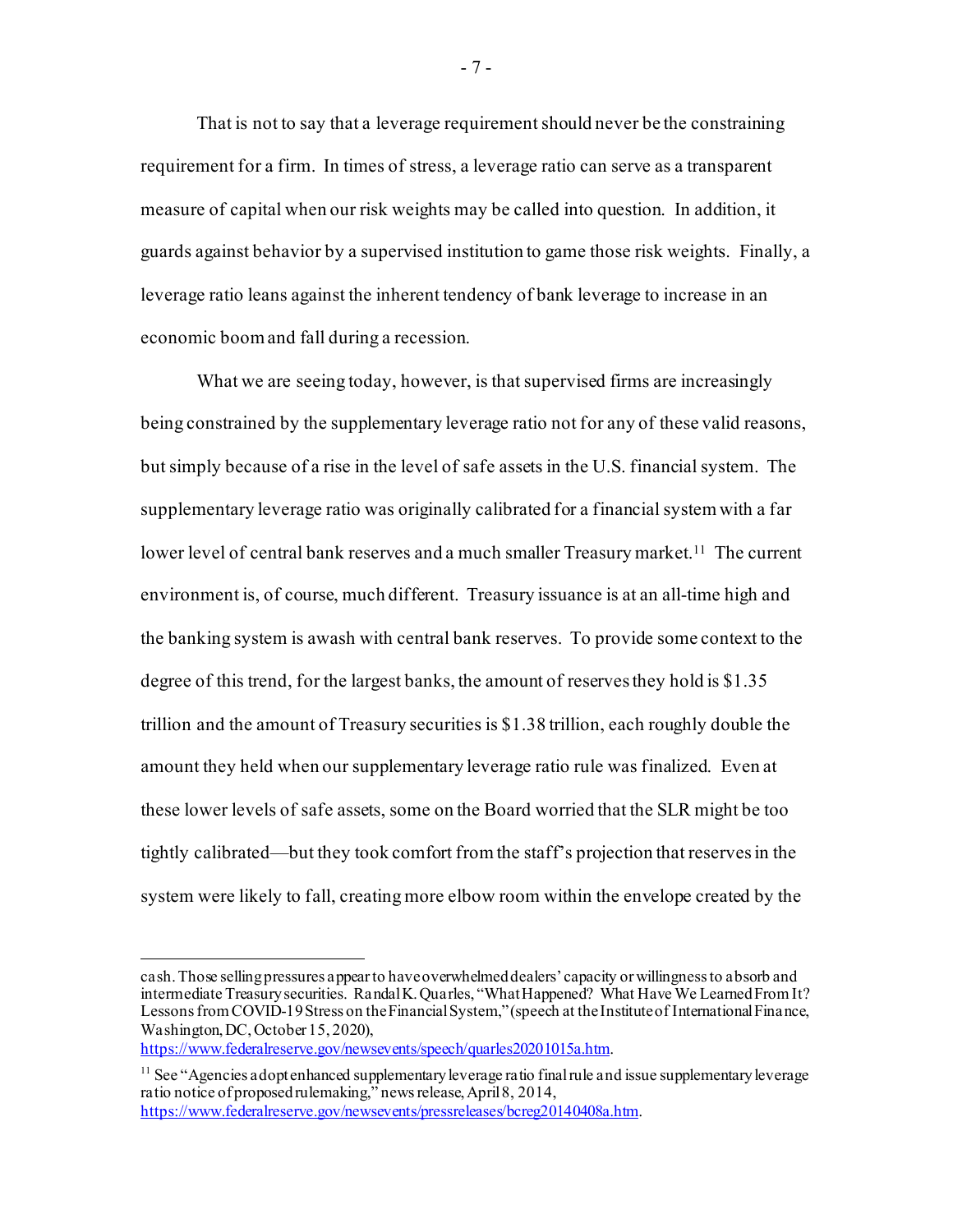SLR. Indeed, when we finalized our leverage requirements for the largest banks, staff projected the amount of reserves in the system would decline to \$25 billion by year end 2021. [12](#page-8-0) The current total of approximately \$4.16 trillion in reserves is about 165 times that amount.

During the onset of the COVID event, regulators took emergency action to exclude U.S. Treasury securities and deposits at Federal Reserve Banks from the supplementary leverage ratio to provide banks with additional flexibility to act as financial intermediaries in that period of financial stress.[13](#page-8-1) That exclusion expired as scheduled on March 31, 2021. I supported that expiration, with the commitment that the Fed develop a longer-term solution to the perverse implications of the current calibration of the SLR.

With respect to the enhanced supplementary leverage ratio (eSLR) that applies to U.S. global systemically important banks (G-SIBs), the best way to address this problem is the approach endorsed by the Basel Committee: recalibrating the fixed 2-percent eSLR buffer requirement to equal 50 percent of the applicable G-SIB capital surcharge, with corresponding recalibration at the bank level.<sup>14</sup> This is an approach previously proposed

<span id="page-8-0"></span><sup>&</sup>lt;sup>12</sup> Federal Reserve Board, Report to the FOMC on Economic Conditions and Monetary Policy, Book B at 49, fn.5 (March 13, 2014),

https://www.federalreserve.gov/monetarypolicy/files/FOMC20140319tealbookb20140313.pdf.

<span id="page-8-1"></span> $13$  See "Regulators temporarily change the supplementary leverage ratio to increase banking organizations' ability to support credit to households and businesses in light of the coronavirus response," news release, May 15, 202[0, https://www.federalreserve.gov/newsevents/pressreleases/bcreg20200515a.htm](https://www.federalreserve.gov/newsevents/pressreleases/bcreg20200515a.htm). *See also*  Board of Governors of the Federal Reserve System, "Federal Reserve Board announces temporary change to its supplementary leverage ratio rule to ease strains in the Treasury market resulting from the coronavirus and increase banking organizations' ability to provide credit to households and businesses," news release, April 1, 2020,

<https://www.federalreserve.gov/newsevents/pressreleases/bcreg20200401a.htm>.

<span id="page-8-2"></span><sup>14</sup> Basel Committee on Banking Supervision, *Leverage ratio requirements for global systemically important banks*(Basel: Basel Committee on Banking Supervision, January 2022), [https://www.bis.org/basel\\_framework/chapter/LEV/40.htm?inforce=20220101&published=20191215&exp](https://www.bis.org/basel_framework/chapter/LEV/40.htm?inforce=20220101&published=20191215&export=pdf) [ort=pdf](https://www.bis.org/basel_framework/chapter/LEV/40.htm?inforce=20220101&published=20191215&export=pdf).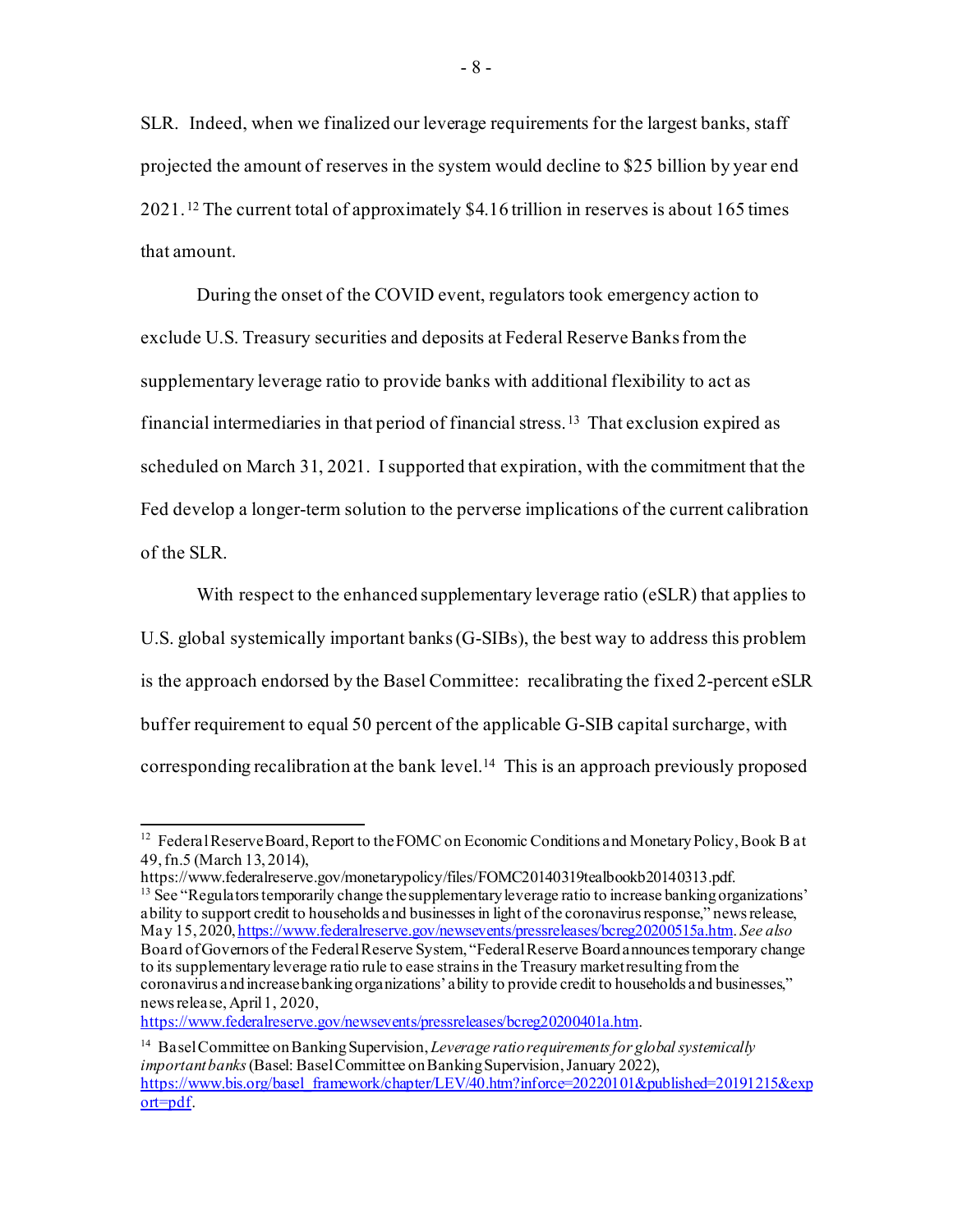by the Board and the OCC.[15](#page-9-0) This is preferable to other options, such as excluding central bank reserves or U.S. Treasury securities, or both, from the ratio's denominator. Excluding only central bank reserves would exacerbate a structural preference for reserves over Treasuries in bank portfolios, which could have perverse consequences for the operation of the Treasury market (as we saw in September of 2019). Trying to reduce this preference by excluding *both* reserves and Treasuries could result in a significant lowering of capital levels and exacerbate the incentive for the banking system to prefer funding the government to funding private enterprise. If we were to attempt to offset the lowering of capital levels by increasing the leverage capital requirement on non-excluded assets, this disincentive to fund private enterprise would only grow stronger. But whatever the form of the adjustment, this issue needs to be addressed to ensure that our capital framework does not lead to increased risk taking and reduced safe-asset intermediation. As it stands, we are driving deposits out of the highly regulated banking system and requiring that cash be held in other, less stable parts of the financial sector, such as money market funds. If we enter another crisis with this issue unaddressed, the leverage ratio fundamentalists will have much to answer for.

#### **Basel III Reforms**

International cooperation regarding our prudential requirements is critical to promote global resilience in the banking sector, and I have been strongly committed since my arrival at the Board to implementing the final phase of the Basel III capital reforms here in the United States. I had hoped that the US would have led the world in setting out

- 9 -

<span id="page-9-0"></span><sup>&</sup>lt;sup>15</sup> Board of Governors of the Federal Reserve System, "Rule proposed to tailor 'enhanced supplementary leverage ratio' requirements," news release, April 11, 2018, <https://www.federalreserve.gov/newsevents/pressreleases/bcreg20180411a.htm>.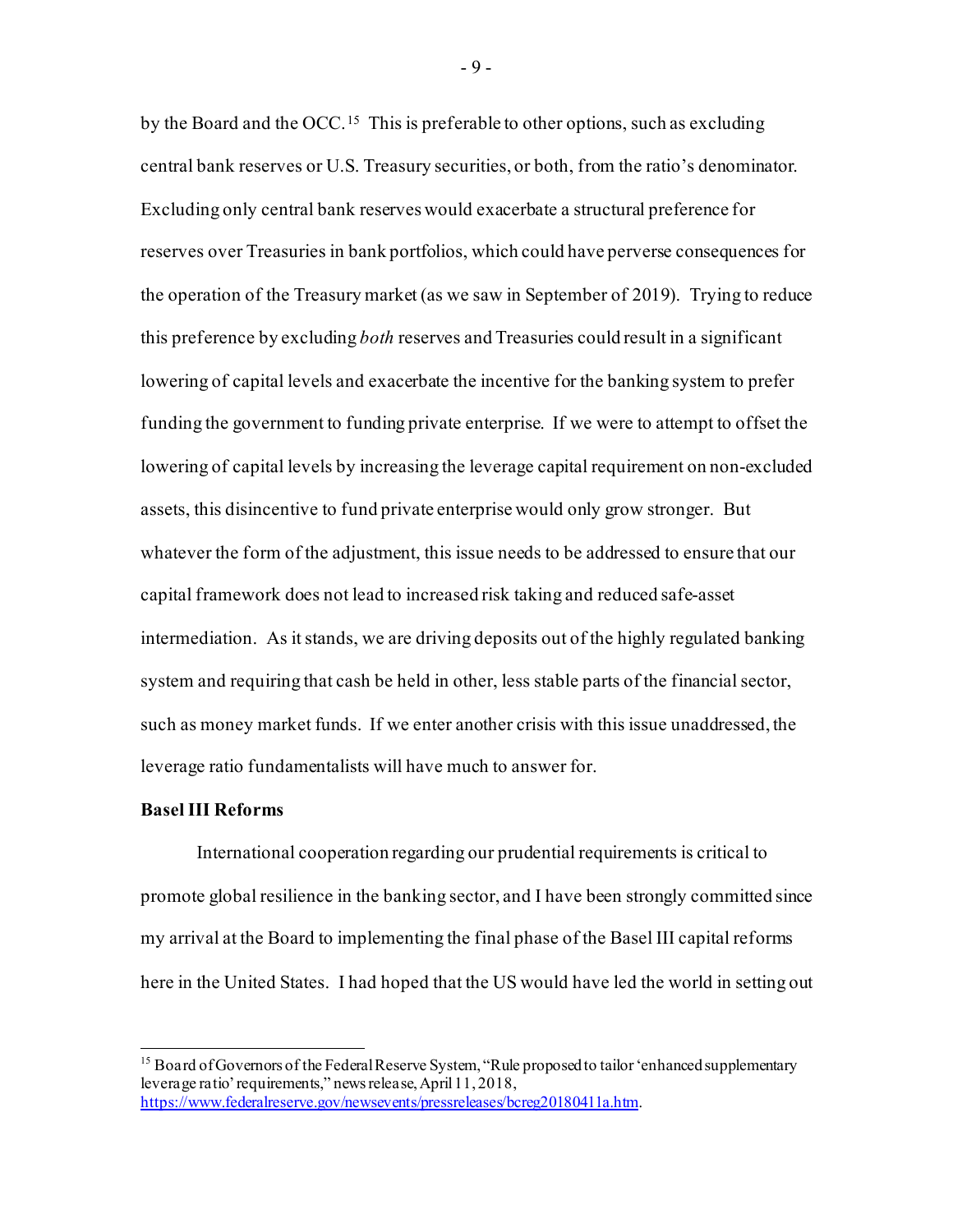a concrete proposal to implement the Basel III endgame by the end of last year, but the intervention of COVID set back that timetable, and although we are working hard with the other banking agencies to iron out the last issues, our proposal will have to come after my departure. A major issue that we are grappling with is how to implement these reforms, which reduce the role of bank internal models on bank capital requirements, while maintaining the overall level of aggregate capital requirements. As I noted earlier, the experience of the COVID event has made clear that capital requirements in the United States are ample—yet, other things being equal, implementing the remaining elements of Basel III could result in a material increase in capital levels, perhaps up to 20 percent for our largest holding companies. Endlessly increasing capital levels is not costless. In the real world, as opposed to the world from which certain pundits and kibitzers make their occasional visits to our planet, excessively high capital levels constrain the ability of the banking system to provide credit to the real economy, and we pay the cost in jobs and living standards. What policymakers will need to do as they implement the Basel III reforms is determine whether adjustments to other parts of the capital framework are necessary to ensure that we do not unduly increase the level of required capital in the system.

The most logical place to make such an adjustment would be the G-SIB surcharge. In the US, we have calibrated the G-SIB surcharge at twice the internationally agreed level, and we did so expressly noting that we would revisit the surcharge calibration periodically to reflect current conditions. We have not followed through on our commitment to revisit the surcharge calibration, and once these last elements of the Basel framework are implemented, there will be little justification for a super-calibrated

 $-10-$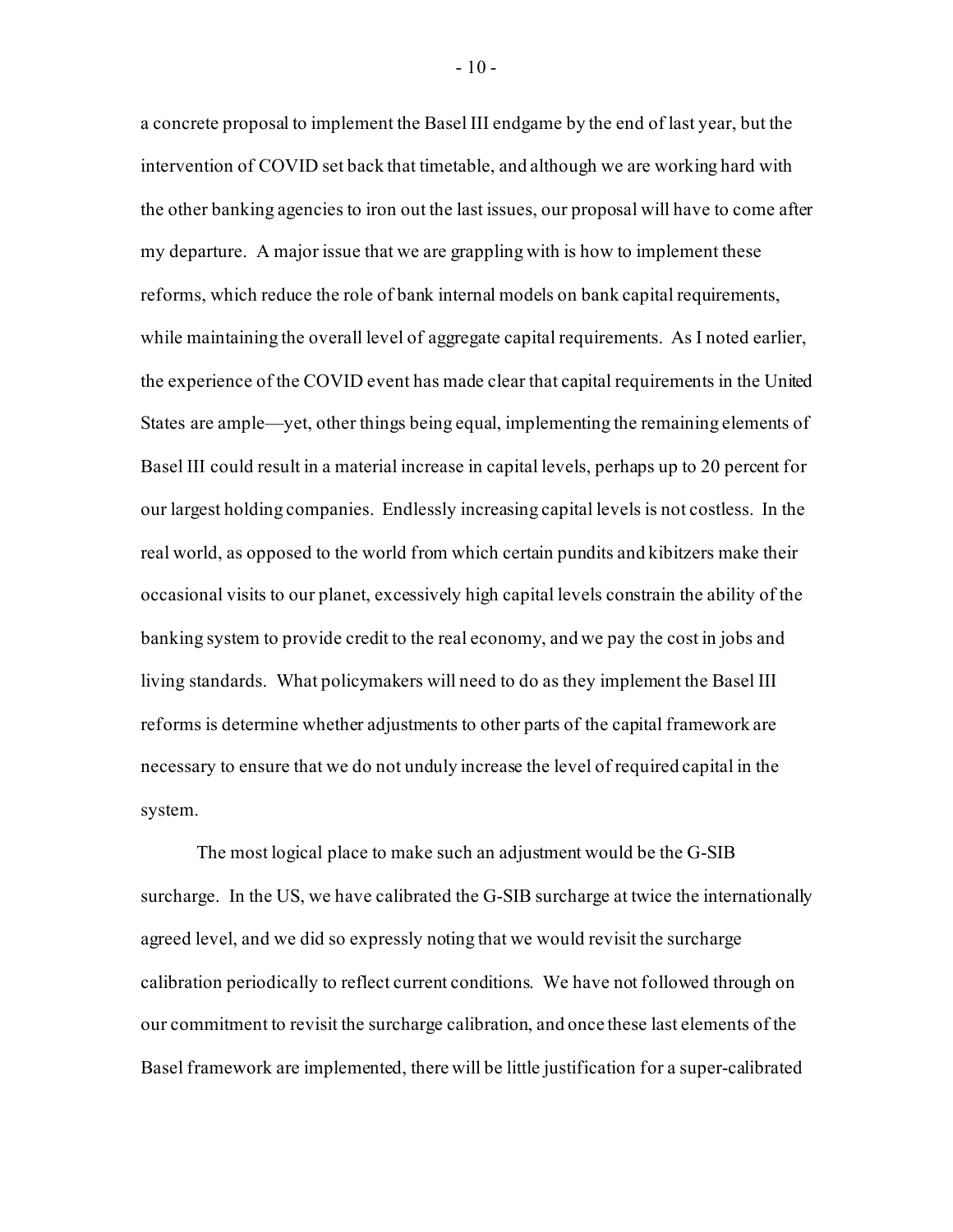G-SIB surcharge. But many people have an emotional attachment to the G-SIB surcharge, and if that emotion should overwhelm the logic of the case, there are other less talismanic candidates for re-calibration in the existing capital framework that could achieve the same purpose of keeping aggregate capital roughly constant while completing Basel III.

## **Volatility in our Stress Tests**

Our stress testing framework is a cornerstone of our prudential framework, and I am proud of how well it performed during the COVID event, helping to ease stress in the financial system by demonstrating the capital adequacy of banks. The stress testing framework is used to set capital requirements for large firms, and the volatility of these requirements from year to year indicates that we still do not have those requirements quite right. As I have said previously, excessive volatility in a firm's capital requirements limits the firm's ability to manage its capital effectively.[16](#page-11-0) While some measure of volatility is expected and desirable in a dynamic stress test, we must guard against excess volatility when it has no particular relationship to changing risks at firms. It is difficult to justify large year-over-year swings in capital requirements for individual banking firms that are simply artifacts of the stress testing process rather than reflecting a genuine change in a firm's business.

I have wrestled for some time with the question of how best to address excessive volatility. In the end, I think the simplest and most effective approach would be to

<span id="page-11-0"></span><sup>&</sup>lt;sup>16</sup> Randal K. Quarles, "A New Chapter in Stress Testing," (speech at the Brookings Institution, Washington, DC, November 9, 2018),

<https://www.federalreserve.gov/newsevents/speech/quarles20181109a.htm>. *See also* Randal K. Quarles, "Stress Testing: A Decade of Continuity and Change," (speech at the Brookings Institution, Washington, DC, July 9, 2019[\), https://www.federalreserve.gov/newsevents/speech/quarles20190709a.htm](https://www.federalreserve.gov/newsevents/speech/quarles20190709a.htm).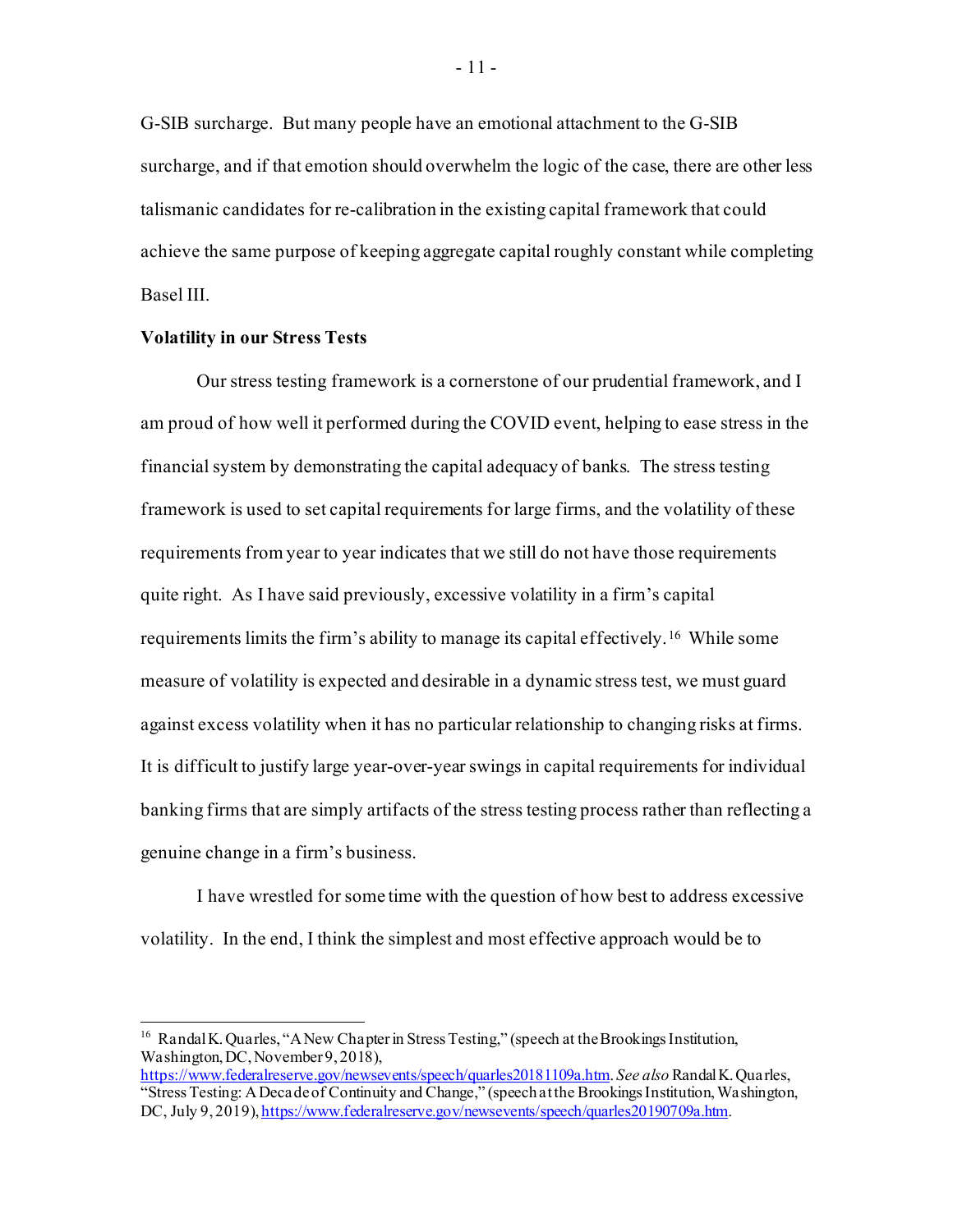average the results of the current year's stress test with the corresponding stress test results from the previous two years. This would not affect the overall stringency of the tests but would mean that firms that hold the risk profile of their balance sheets relatively constant would not see a large spike or plummet in their required capital from year-toyear based on changes in the Fed's scenario choices.

## **Cross-Border Resolution and Market Fragmentation**

In May 2018, I spoke about the vital importance of cross-border banking to global financial stability and prosperity.[17](#page-12-0) The Fed's work internationally on pre-positioning, ring-fencing, and market fragmentation is still vital, and we should continue efforts to find the right balance between flexibility for the parent bank and certainty for host country authorities. Striking that balance properly is essential in order to encourage the international cooperation that is so critical during times of global financial stress.

As I noted previously, while a home regulator will by nature prefer flexibility in resolution, the host regulator will prefer certainty that local resources will be available in stressful conditions. The host regulator, however, must recognize that flexibility in a single point of entry resolution may further the success of the resolution of the entire group, which will ultimately benefit the host regulator. Domestically, the United States needs to do its part in its role as a host regulator by making sure that our U.S. prepositioning requirements for foreign banks with significant U.S. operations are appropriately calibrated. U.S. intermediate holding companies of foreign-owned G-SIBs are required to issue a minimum amount of loss-absorbing instruments to their foreign

<span id="page-12-0"></span><sup>&</sup>lt;sup>17</sup> Randal K. Quarles, "Trust Everyone—But Brand Your Cattle: Finding the Right Balance in Cross-Border Resolution" (speech at Harvard Law School, Cambridge, MA, May 16, 2018), <https://www.federalreserve.gov/newsevents/speech/quarles20180516a.htm>.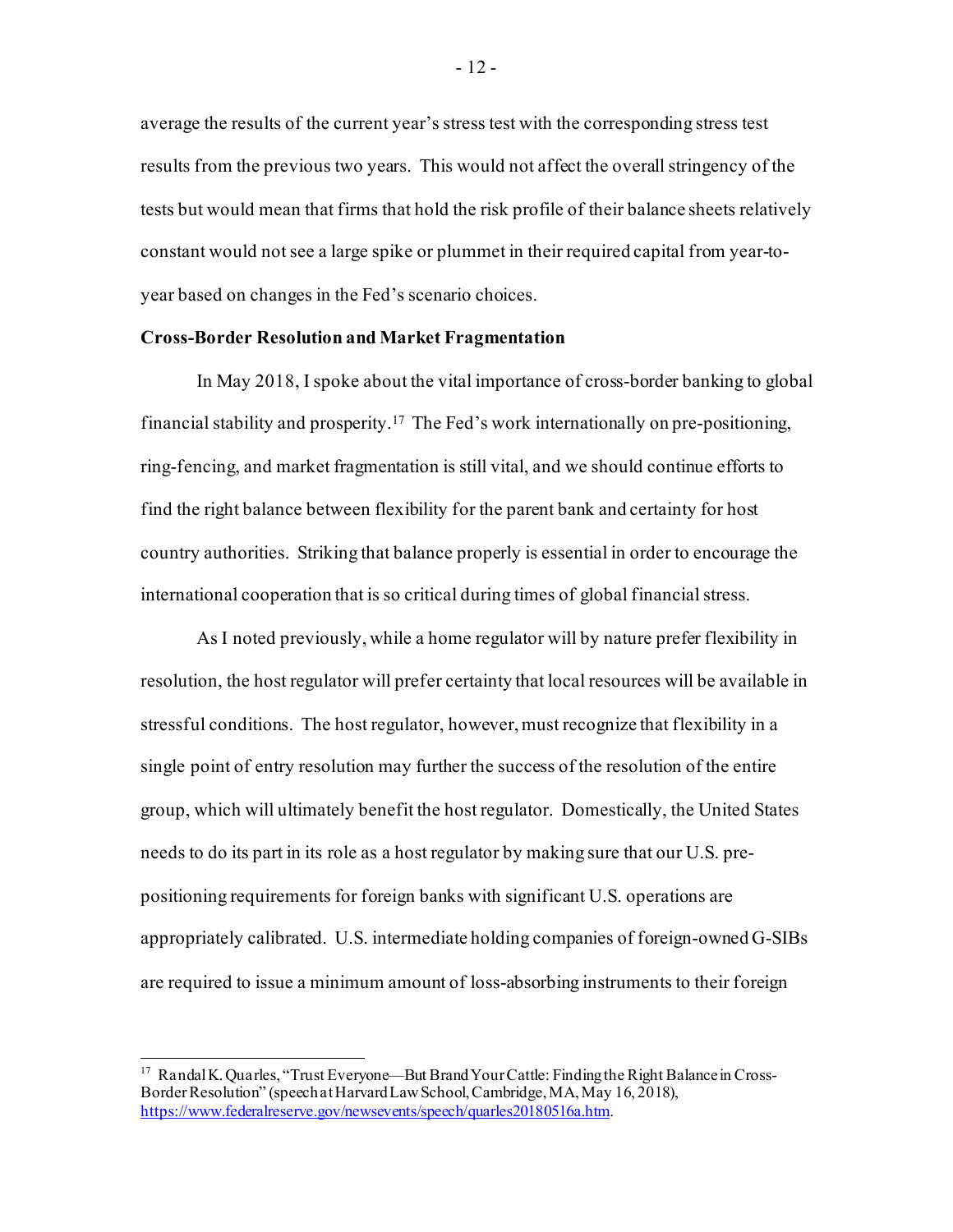parents. These requirements with respect to what is known as internal total loss absorbing capacity include a separate minimum unsecured long-term debt requirement.

Our internal total loss-absorbing requirements for these firms are currently at the top end of the scale set forth by the FSB and willingness by the United States to consider adjusting that calibration to a lower level within the FSB-agreed range may prompt other jurisdictions to do the same. Such a global recalibration, which would do nothing to diminish the loss absorbency requirements that apply at a consolidated group level, could better the prospects of successful resolution both for foreign G-SIBs operating in the United States and for U.S. G-SIBs operating abroad in a future period of financial stress.

We also should consider further simplification of our regulatory framework by streamlining our currently separate and somewhat redundant total loss-absorbing capacity and long-term debt requirements. It is important that we do not create conditions that will make any resolution more difficult in the future.

### **Supervision**

I have already noted that transparency and accountability—and the legitimacy they confer—have helped the Fed to meet the great challenges of recent years. As I look ahead to the future of supervision at the Federal Reserve, I believe that if the Fed maintains its commitment to openness and transparency in how it conducts supervision, it will be more effective in overseeing banks and promoting the stability of the financial system. Being open and transparent does not mean relaxing supervisory standards. Greater transparency makes supervision more effective by ensuring that our expectations are well understood. And by more clearly explaining and justifying those expectations,

- 13 -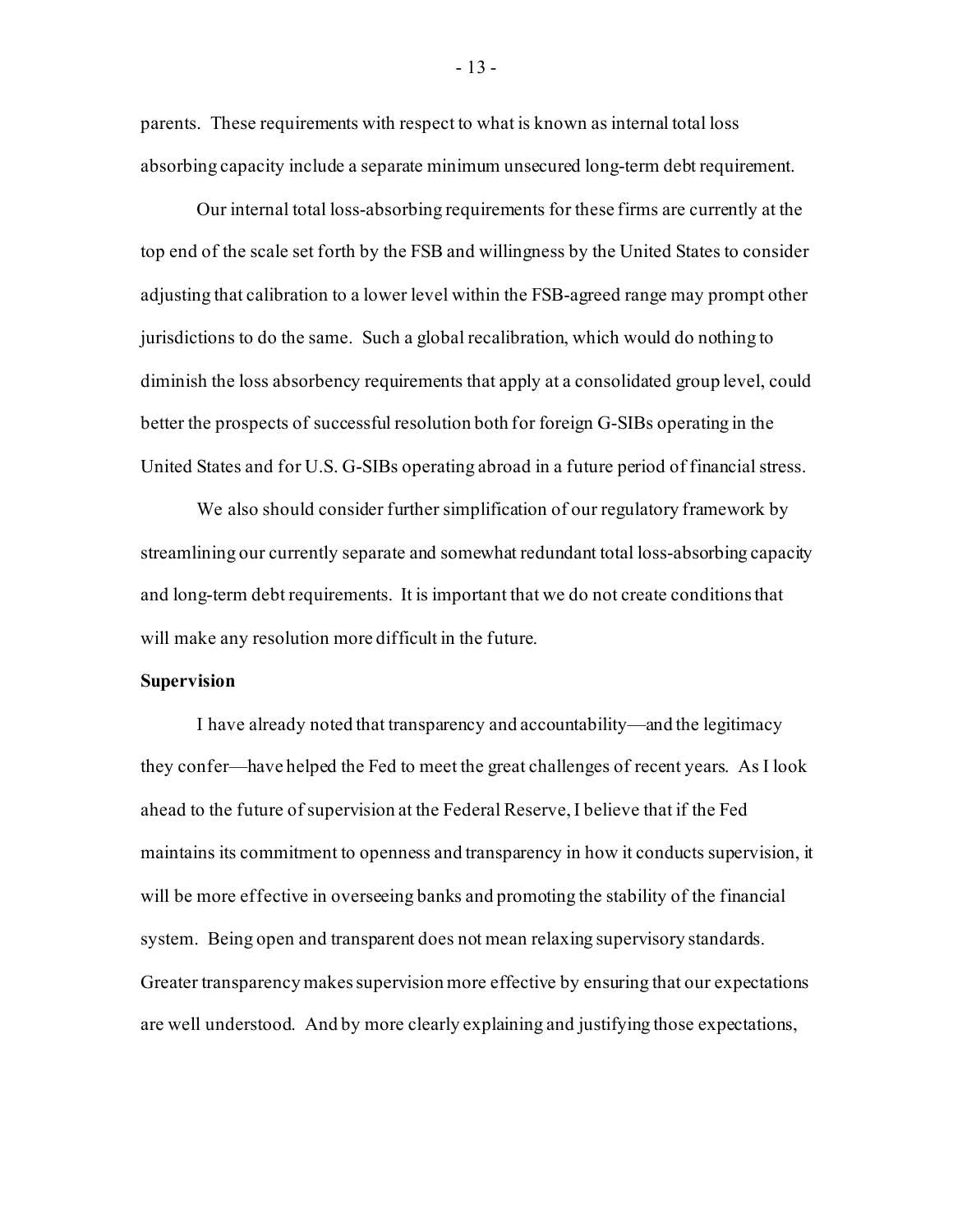we enhance the legitimacy of our standards and build respect for the rules, which is critical to promoting and producing compliance in any legal regime.

We need to do more here, and while we have made many of the improvements to transparency I discussed in my January 2020 speech, there is still unfinished work[.18](#page-14-0) The greatest focus should be on improving our supervisory communications process. We can do so in a few ways. First, we should restore the "supervisory observation" category for less urgent items of concern, which could increase the quality of feedback provided to a firm as it would allow an examiner to give notice about a supervisory concern even if that concern has not risen to the level of a matter requiring attention, or MRA. We should be vigilant that future MRAs are limited to violations of law, violations of regulation, and material safety and soundness issues to improve the fairness of our supervisory process given the weight MRAs carry with respect to a bank's supervisory rating. We have committed to this practice, but in the absence of a supervisory observations category it remains too common that we issue MRAs for supervisory concerns that do not truly rise

<https://www.federalreserve.gov/newsevents/pressreleases/bcreg20210331a.htm>. In addition, we have released, in searchable form, scores of historical private legal interpretations of our significant rules. *See* <https://www.federalreserve.gov/supervisionreg/legalinterpretations/legalinterpretations.htm>. The Federal Reserve also finalized a rule that clarified revisions to the definition of confidential supervisory information (CSI), which allows banks to share CSI with a broader range of parties and thereby better resolve supervisory concerns. *See* "Federal Reserve Board finalizes a rule that implements technical clarifying updates to Freedom of Information Act (FOIA) procedures and changes to rules for the disclosure of CSI," news release, July 24, 2020,

<span id="page-14-0"></span><sup>&</sup>lt;sup>18</sup> Since January 2020, the Federal Reserve has taken a number of measures to improve its supervisory framework. The Federal Reserve defined the financial institutions subject to the LISCC framework. *See*  SR 20-30: Financial Institutions Subject to the LISCC Supervisory Programat

<https://www.federalreserve.gov/supervisionreg/srletters/sr2030.htm>. The Federal Reserve also adopted a final rule, codifying an interagency statement, which affirmed theprinciple that supervisory guidance does not have the force and effect of law or regulation. *See* Board of Governors of the Federal Reserve System, "Federal Reserve Board adopts final rule outlining and confirming the use of supervisory guidance for regulated institutions," news release, March 31, 2021,

<https://www.federalreserve.gov/newsevents/pressreleases/bcreg20200724a.htm>. Finally, we adjusted the scope of our capital planning guidance, SR Letters 15-18 and 15-19, to align with our tailoring framework.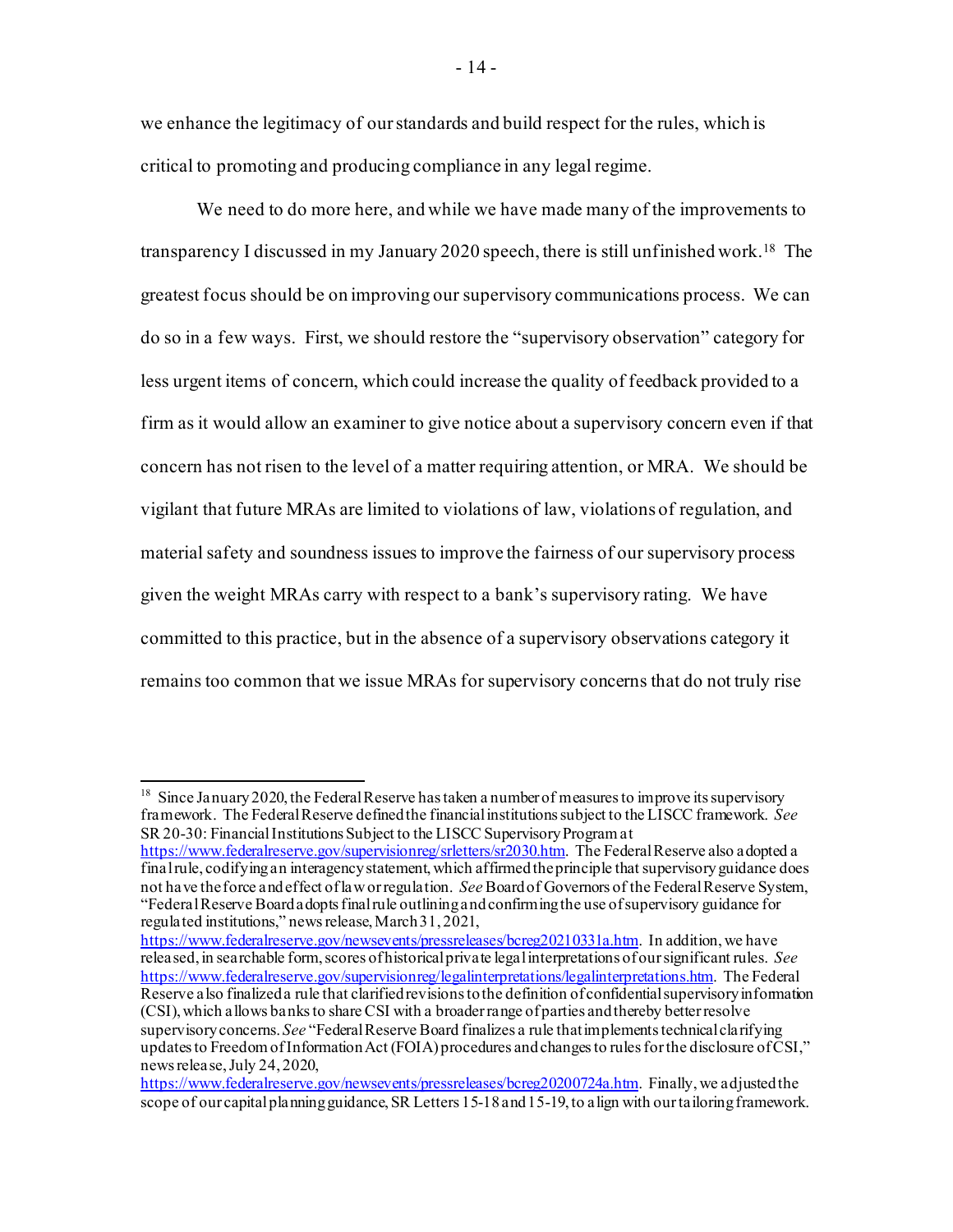to that level. We need a framework that allows us to communicate all our concerns, while recognizing that "when everything's urgent, nothing is."

Finally, we should implement a routine practice of independent review of important supervisory communications and guidance documents. We want to make sure our supervisory communications focus on violations of law and material safety and soundness issues. Together, these approaches will greatly improve our supervisory communication and enhance our supervisory process.

#### **Digital Assets**

Finally, before turning to some longer-term issues, I would like to discuss digital assets, which the banking agencies have all said will be an area of significant focus in the coming year.[19](#page-15-0) The Federal Reserve, and our fellow regulators, should welcome responsible innovation, and we should create a regulatory environment that not only allows for such innovation, but encourages it.

Digital assets, such as stablecoins, are just such an area of welcome innovation. It is clear that there is a strong demand for these assets among bank customers, and wellregulated banks should be allowed to engage in activities regarding these assets. We do have some legitimate concerns that must be addressed by any provider of these assets: the structure of the asset must be stable (no fractional reserve; no liquidity mismatch; limited currency volatility), the consumer must be protected (clear legal claims on asset pools), and criminal activity must be deterred (transparency to law enforcement). But once these concerns are addressed—and many of the companies active in this area are

<span id="page-15-0"></span><sup>&</sup>lt;sup>19</sup> See "Interagency Joint Statement on Crypto-Asset Policy Sprint Initiative and Next Steps," news release, November 23, 202[1, https://www.federalreserve.gov/newsevents/pressreleases/files/bcreg20211123a1.pdf](https://www.federalreserve.gov/newsevents/pressreleases/files/bcreg20211123a1.pdf).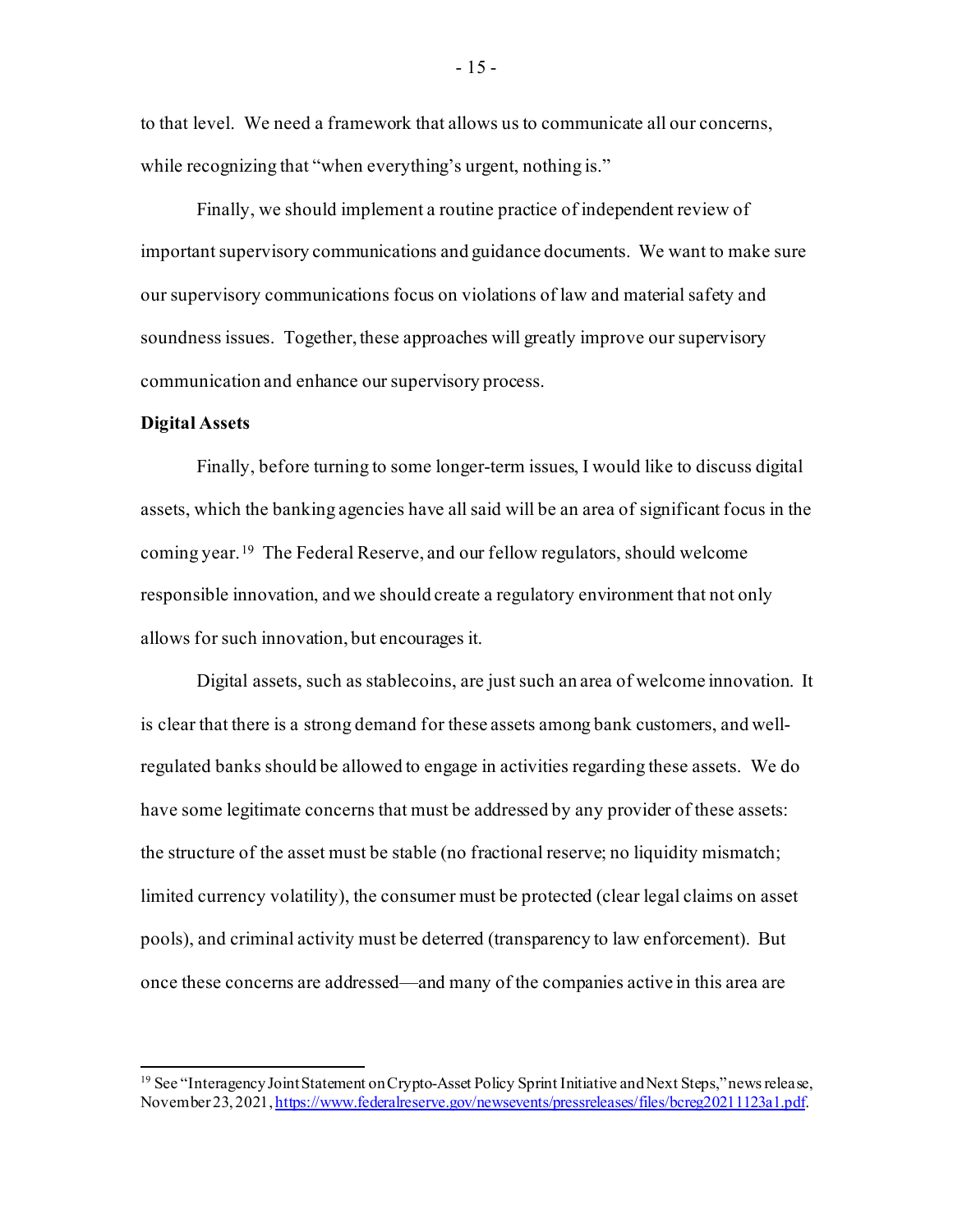eager and able to address them—we should let the ingenious and inventive private sector move rapidly.

I am concerned, however, that regulators are contemplating steps that could hamper these innovations unnecessarily. For example, the President's Working Group on Financial Markets recently issued its report on stablecoins and, while the report sensibly discusses the risks associated with stablecoins, it contemplates approaches that I don't believe are warranted, such as limiting wallet providers' affiliation with commercial entities.[20](#page-16-0) It is one thing to say that a stablecoin *issuer* itself must be a regulated bank—I think that is probably overkill, as there are perfectly effective ways for nonbanks to meet our legitimate regulatory concerns, but there is at least a clear relation between the existing framework of bank regulation and the specific measures that stablecoin issuers must address to operate safely. It is, however, quite another thing to contemplate that *wallet providers* may need to be completely separated from commercial firms. It is not at all clear what regulatory interest would be furthered by such a limitation, which is much more restrictive than we require for nondigital assets.

While digital asset-related activities may be novel, regulators need not treat these activities differently simply because of the nature of the technology. We must focus with care on the unique risks posed by these activities and avoid unnecessarily impeding their promise. For that reason, I am hopeful that regulators will show reasoned constraint in the regulation of digital assets.

- 16 -

<span id="page-16-0"></span><sup>&</sup>lt;sup>20</sup> President's Working Group on Financial Markets, the Federal Deposit Insurance Corporation, and the Office of the Comptroller of the Currency, *Report on Stablecoins*(Washington: U.S. Treasury,November 2021[\), https://home.treasury.gov/system/files/136/StableCoinReport\\_Nov1\\_508.pdf.](https://home.treasury.gov/system/files/136/StableCoinReport_Nov1_508.pdf)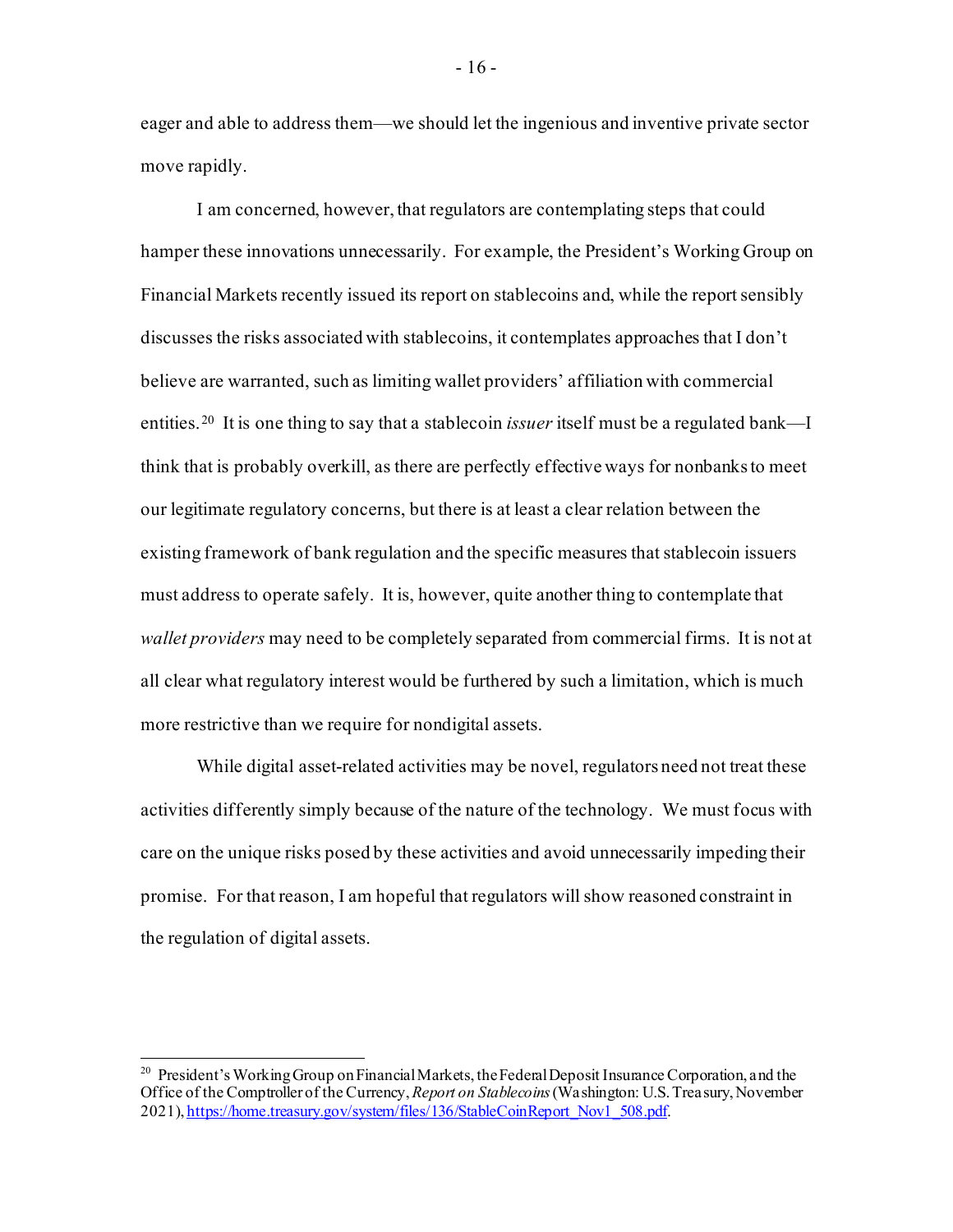### **Lessons Learned from the Emergency Lending Facilities**

To this point, I have been addressing issues that the Fed will have to deal with in the near term. Let me now turn to a longer-term challenge: the implications of our emergency actions in the recent crisis. The COVID event caused an unprecedented indeed, unimagined—shutdown of economic activity in the United States and much of the world. The Federal Reserve responded to the COVID event with the same vigor it showed when the Great Financial Crisis threatened a worldwide Depression, employing our ample emergency power under Section 13(3) of the Federal Reserve Act to stabilize the economy and financial system. In this case, we reactivated forms of the lending facilities employed during the Great Financial Crisis, and then went farther to create new lending facilities to support households, businesses, and state and local government entities that, it was feared, would be frozen out of credit markets. In all, the Federal Reserve created 13 lending facilities with the statutorily required approval of the Secretary of the Treasury. I supported these actions, and still do, as the right response when faced with the specific challenges we faced in the spring of 2020.

But I did at the time, and still do, have concerns about the possible precedents that have been created by the novel facilities that we created. It starts with a distinction between *liquidity facilities[21](#page-17-0)* designed to bolster market functioning by providing shortterm loans to financial firms when such credit is suddenly not available, and what I would

- 17 -

<span id="page-17-0"></span><sup>&</sup>lt;sup>21</sup> I view the liquidity facilities as the Commercial Paper Funding Facility (CPFF), the Primary Dealer Credit Facility (PDCF), the Money Market Mutual Fund Liquidity Facility (MMLF), the Term Asset-Backed Securities Loan Facility (TALF), and the Paycheck Protection Program Liquidity Facility (PPPLF). But there is room for adjustment of this typology: certain features of both the TALF and PPPLF programs might indicate that they should fall in the credit facility category.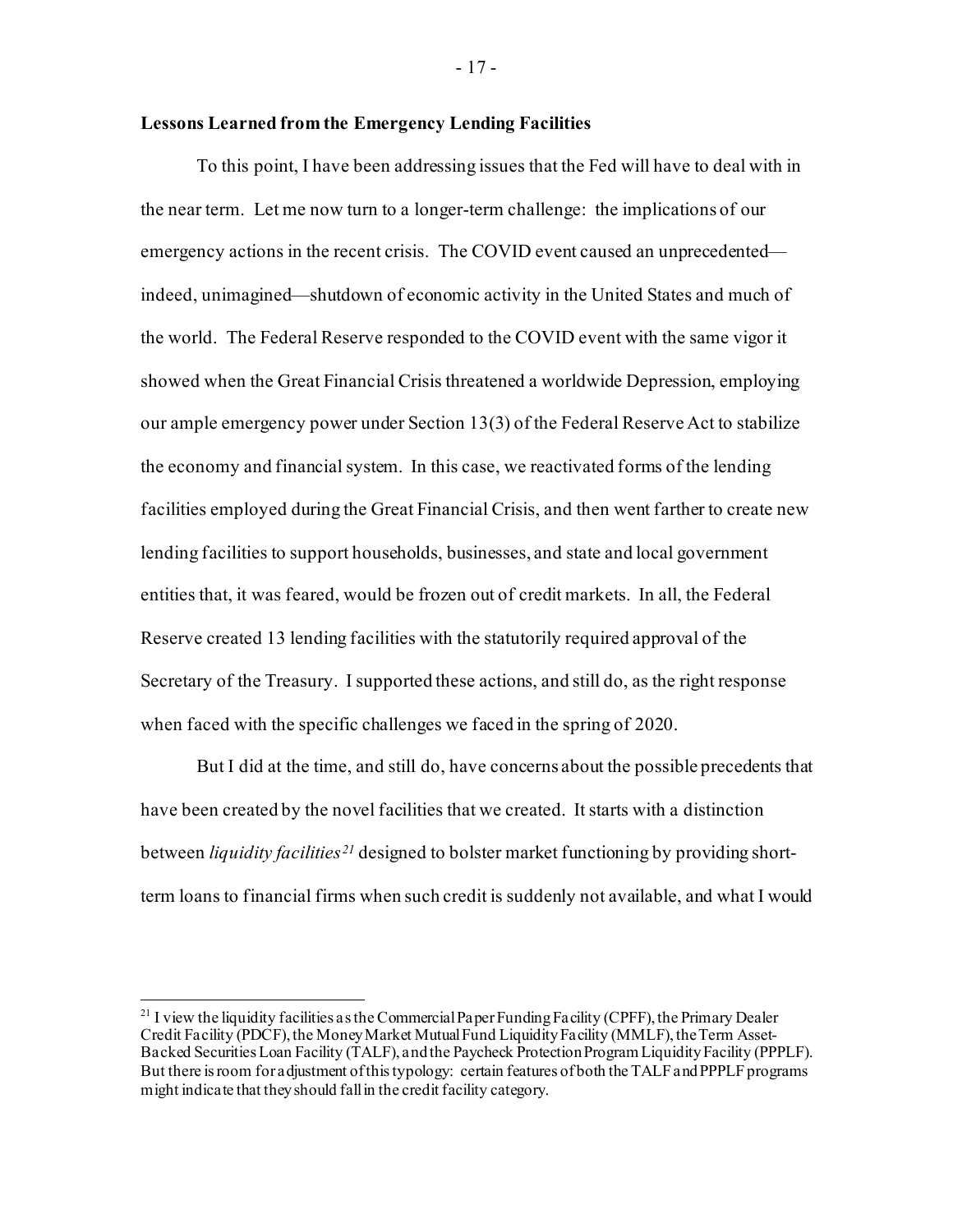call *credit facilities[22](#page-18-0),* which support the extension of long-term credit to the real economy—households, businesses, and governments.

The two different types of facilities have materially different characteristics. The liquidity facilities are largely "wholesale"[23;](#page-18-1) the term of the funding they offer is generally quite short; operating them calls on expertise that Fed staff either have or that is quite similar to existing expertise; the risk of loss is minimal, given the nature of the facilities; and withdrawing from them is relatively straightforward, either selling the assets or letting them mature, which happens quickly given the short term and penalty rate of the funding.

The credit facilities, by contrast, are largely "retail"<sup>24</sup>; the end-users of the credit support are households, businesses, and governments that attract significant political interest, meaning pressure for continued expansion of credit will be great; the credit facilities involve longer-term lending; operating the credit facilities requires expertise that the Fed does not have and that is not highly analogous to existing Fed expertise; the potential for troubled loans (and thus potential loss) is material, which will also require expertise and administrative attention that the Fed is ill suited to provide; the penalty rate needed for 13(3) lending can reduce the effectiveness of the facilities (and encounter

<span id="page-18-0"></span> $^{22}$  I view the credit facilities as the Primary Market Corporate Credit Facility (PMCCF), the Secondary Market Corporate Credit Facility (SMCCF), the Main Street Lending Program (Main Street), and the Municipal Liquidity Facility (MLF). Again, some might argue that TALF and PPPLF also belong here.

<span id="page-18-1"></span><sup>&</sup>lt;sup>23</sup> By "wholesale," I mean that the liquidity facilities are aimed at improving the operation of wholesale financial markets, rather than providing longer term funds for households and businesses in the real economy. They are thus generally quite removed from politically appealing groups of beneficiaries.

<span id="page-18-2"></span><sup>&</sup>lt;sup>24</sup> By "retail," I mean that the credit facilities provide longer-term credit either directly to nonfinancial actors, or to financial firms for the sole purpose of on-lending to defined classes of nonfinancial actors, all in support of the real economy rather than the operation of financial markets.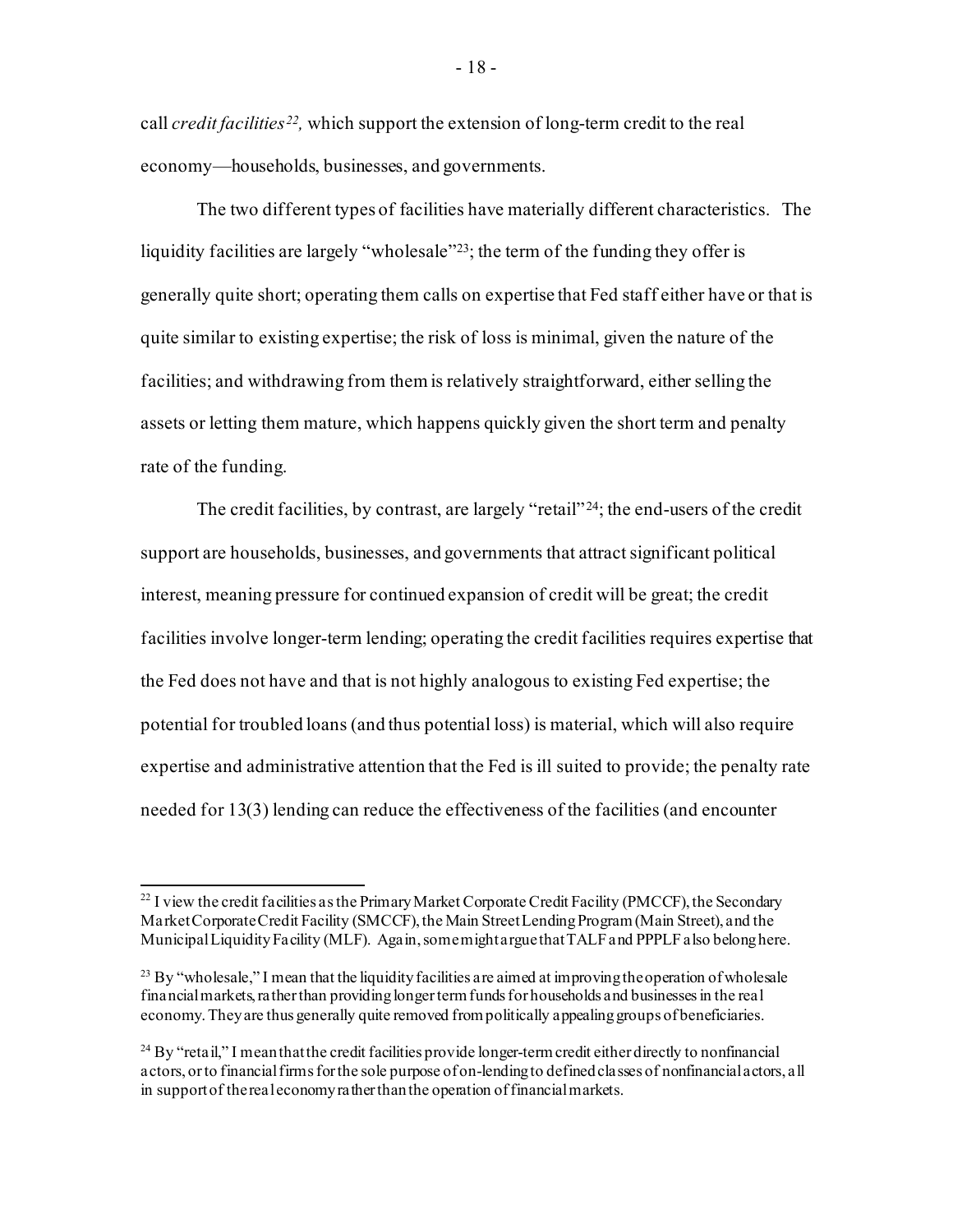significant political opposition), given the purpose of the credit support and the nature of the beneficiaries; and withdrawing from the facilities will involve telling specific beneficiaries that their funding will not be extended (another politically fraught event).

Equally important, fromoutside the technocratic halls of the Fed there will emerge, from many directions, persistent political pressure to pursue, through the ostensibly monetary mechanism of central bank emergency lending, fiscal policy objectives that ought—as a matter of fundamental economics and fundamental governance—to be decided upon by elected representatives operating within the budgetary constraints of the appropriations process. As a prospective shortcut around those constraints, extended provision of credit to broad sections of the economy through the mechanism of 13(3) without either a required appropriation or effective limit could easily prove an impossible lure for future Congresses to resist, under the guise of one "emergency" or another: having established the precedent that the Fed can lend to businesses and municipalities for the COVID event, there will inevitably be those whose plans are grand and whose patience with democratic accountability low who will begin to ask why the Fed can't fund repairs of the country's aging infrastructure, or finance the building of a border wall, or purchase trillions of dollars of green energy bonds, or underwrite the colonization of Mars. An entity that can do that without any need for Congressional appropriations, would have the vastest political consequence and political control of it would be a great prize. It would encourage dangerous fiscal irresponsibility, and the attendant pressures would turn us from a technocratic, nonpolitical institution with a crucial but focused mandate and great autonomy in the pursuit of that mandate,

- 19 -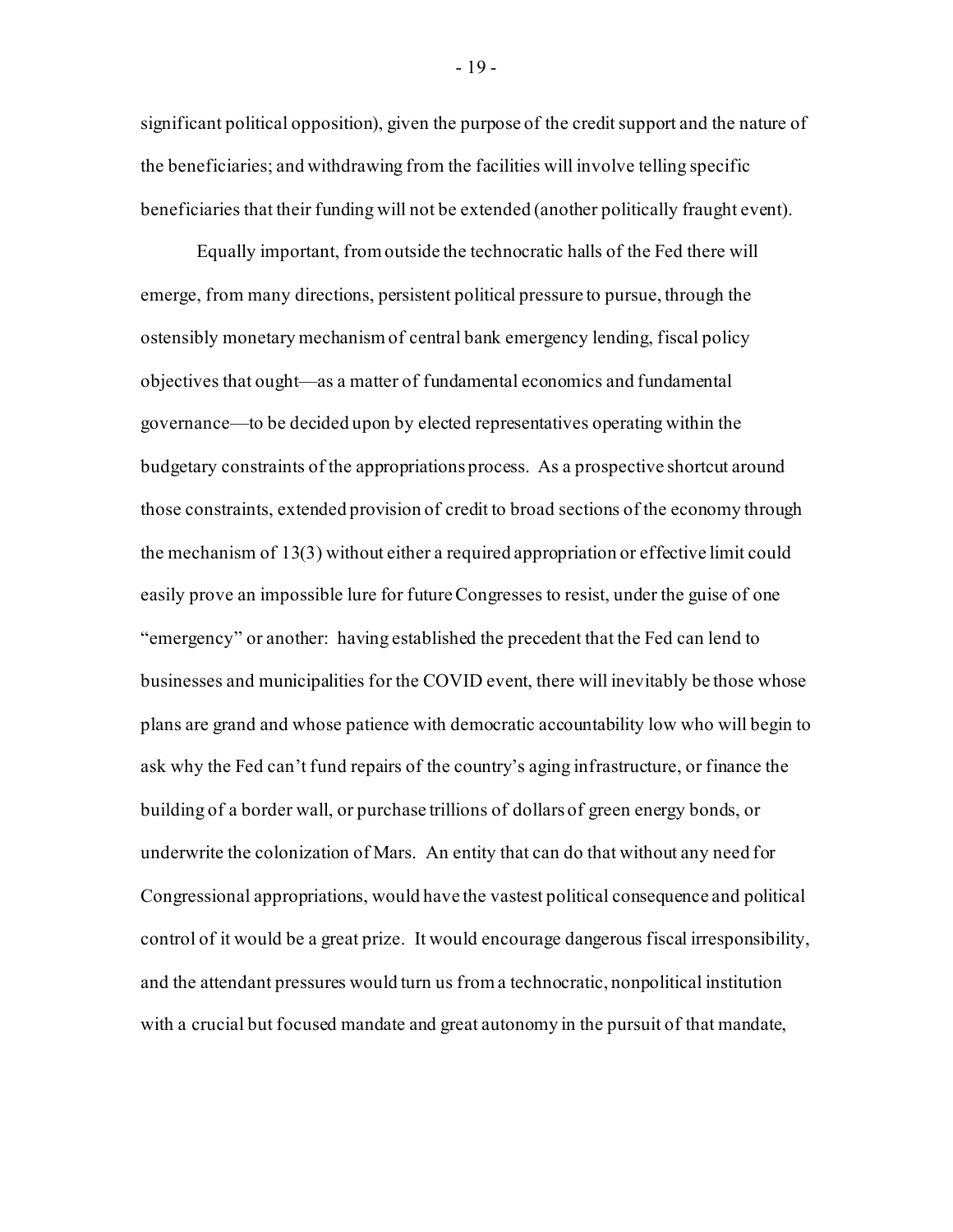into the most politically entangled organization in the country—and the damage to our core monetary policy and financial regulatory mission would be great.

Fortunately, there were no major problems with the COVID credit facilities. While political pressure related to the credit facilities waxed and waned, the economy recovered quickly enough that the facilities could be wound down within several months with relatively little opera. However, these good outcomes had more to do with good luck than good structure. While the economy and financial system were under intense stress for several months in spring of 2020, the reopening of the economy and rapid recovery that began in May of that year was a major reason that material losses, political pressures, and operational problems were avoided. To cite one example, the crisis in the municipal bond market, which seemed possible that spring, never materialized. [25](#page-20-0)

We cannot undo the precedent we have established (nor should we—if we face a similar challenge in the future, the Fed should respond forcefully), but in breaching the long unbreachable firewall of offering direct lending to non-financial businesses, both large and small—as well as a wide range of state and municipal governments—we face a fundamental problem: the extension of funds to these borrowers, and management of these loans, inherently involve the allocation of credit, which is both a fiscal and a political action that is being made primarily by an unelected body.

<span id="page-20-0"></span><sup>&</sup>lt;sup>25</sup> While it was feared that plunging tax revenue would cause widespread fiscal problems for state and local governments that could freeze municipal bond markets, tax revenue did not fall significantly because employment losses were concentrated in low wage jobs, incomes were supported by generous unemployment compensation payments, the decline in consumption was concentrated in services which have lower sales tax burdens, and property taxes continued to rise in the booming housing market. While the creation of the MLFhelped settle markets and obviate the need for the emergency facility, and aid to states and localities from Congress was significant, it is hard to know how much intervention would have been needed, and how this episode would have played out, if states and localities had faced big financial problems.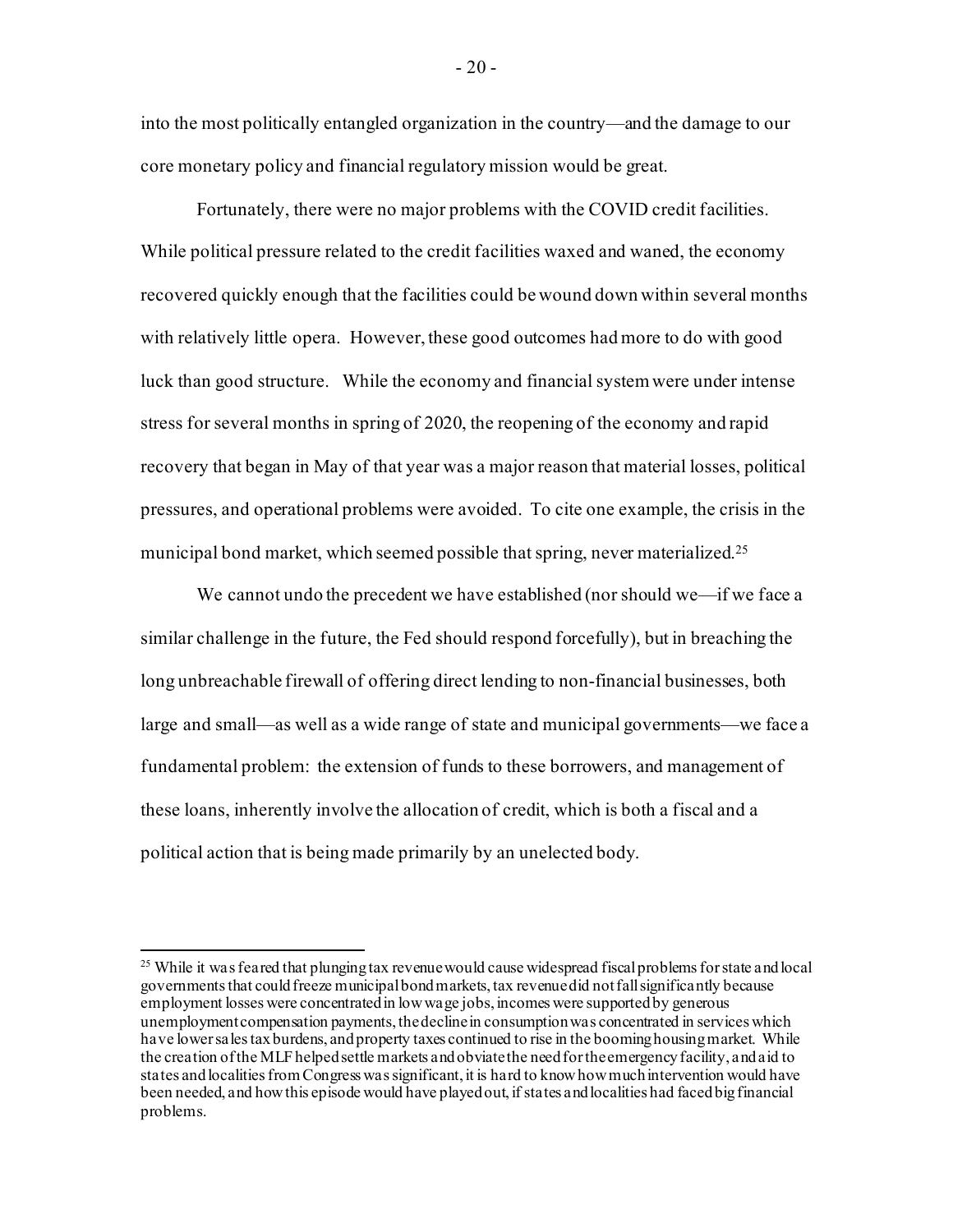For all these reasons, I believe we should establish a clear understanding that, should the Fed ever again use its 13(3) authority to establish credit facilities similar to those of the COVID event, Congress will without delay create a structure to transfer the ongoing funding and governance of the credit facilities into a non-Fed vehicle that will fund, manage, and eventually wind down the extraordinary credit support. [26](#page-21-0) 

Section 13(3) creates a standing power of the Fed to act rapidly and forcefully to address a crisis. 13(3) allows the nature of that response to be flexible depending on the nature of the crisis. Financial market dysfunction can be addressed through 13(3) liquidity facilities that fit comfortably within the Fed's operations and expertise, and in many cases might not require any use of Treasury equity or other Congressionally appropriated funds.

But if the shock is one—like the COVID event—that requires real economy credit support to address its root causes, the Fed can use 13(3) to provide the same rapid and forceful response (with appropriate Treasury equity for credit protection), but we should establish the expectation that this credit support will be moved into a separate, non-Fed structure as quickly as Congress can manage. In the same way that the 13(3) facilities developed in 2008 served as templates in 2020, greatly increasing the speed of our response, the template outlined here that we create for the future here should ideally become the default expectation of Congress, markets, and the public should the Fed ever again be called upon to provide credit facilities under section 13(3).

There are many precedents for such an approach. During the Great Depression, for example, Congress created the Reconstruction Finance Corporation (RFC) to provide

<span id="page-21-0"></span><sup>&</sup>lt;sup>26</sup> I should stress that these measures would be necessary only for *credit* facilities. The Fed's liquidity facilities can be created and managed by the Fed without the need for such measures.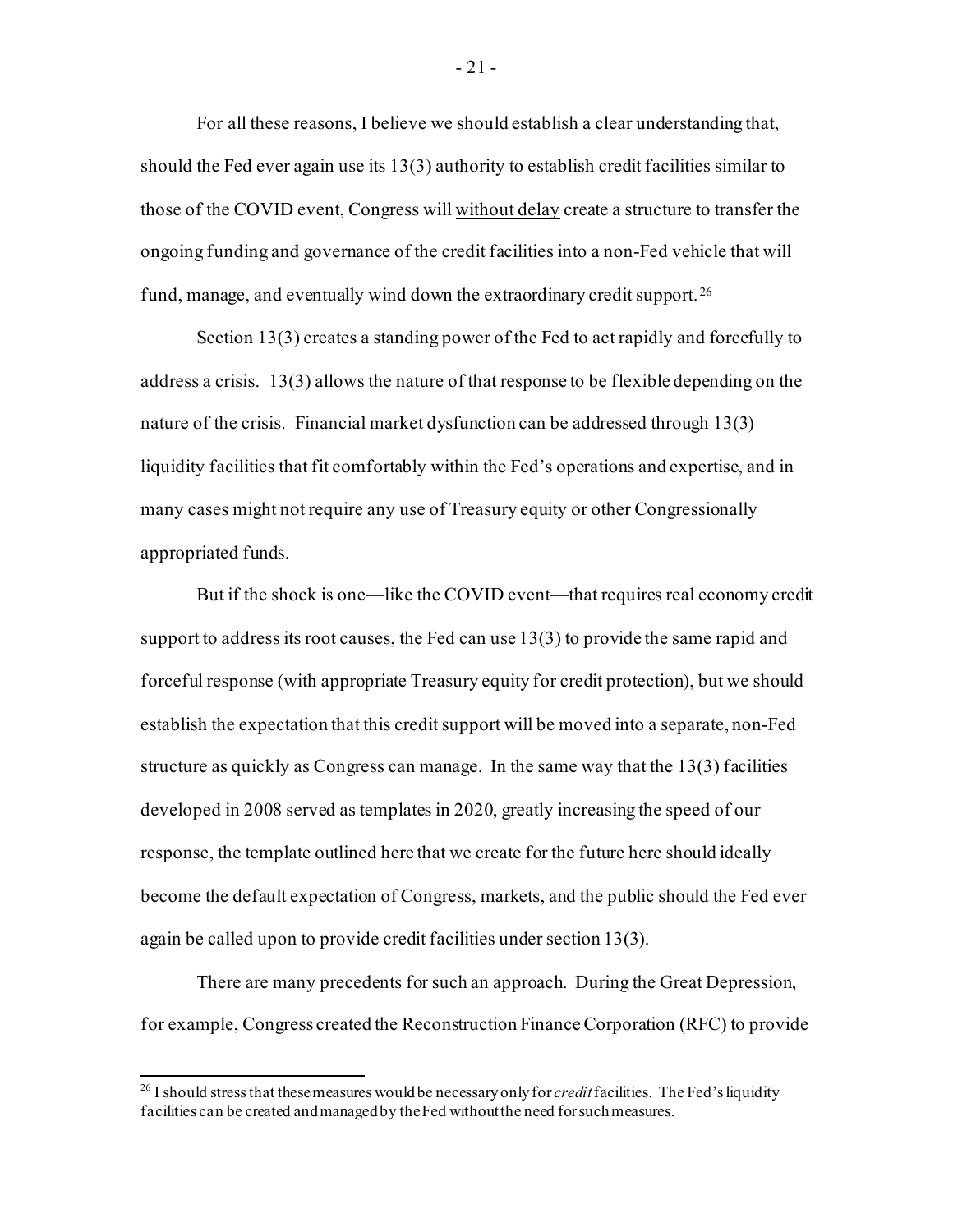emergency credit to the real economy, expressly steering clear of the problems that would naturally have been associated with using the Federal Reserve for such a purpose.<sup>27</sup> The RFC had a limited life, separately appropriated capitalization, and separate borrowing authority in order to fund direct lending to borrowers. More recently, during the 1990s financial and economic crisis in Sweden, Norway, and Finland, after initial stabilizing responses from their central banks, these countries established new governmental agencies outside their central banks to manage the broader, continuing support programs. Measures such as these have a number of advantages:

- 1. A separate entity can be expressly stated to be an emergency vehicle with a limited life. It can be legally required to extend credit for a short, specified period and then be wound down.
- 2. Providing credit support through a separate vehicle establishes a clear division between fiscal measures and monetary policy.
- 3. Lending through a separate organization allows more flexibility on the interest rate and other terms of government-sponsored credit support. While we were lucky in the COVID event, one could easily have imagined the economic crisis deepening to the point where achieving the purposes of widespread credit support would have called for lending at a market or even subsidized rate, rather than the penalty rate required for central bank lending. Doing so is a decision that should be made by Congress, rather than the Fed.
- 4. The separate incorporation and funding of a separate vehicle would give transparency and clear boundaries to the degree of government financial support being provided to the economy.
- 5. Placing the inherently political decisions around the allocation of credit in a separately governed entity will keep the Fed from being fundamentally transformed by efforts to politicize the credit-granting mechanism.
- 6. Finally, having a separate entity will facilitate hiring the necessary people with the necessary expertise, which will likely be quite different from the expertise usually found in either the Treasury or the Federal Reserve.

<span id="page-22-0"></span><sup>&</sup>lt;sup>27</sup> Parinitha Sastry, "The Political Origins of Section 13(3) of the Federal Reserve Act," FRBNY Economic Policy Review(New York: Federal Reserve Board of New York, September 2018), [https://www.newyorkfed.org/medialibrary/media/research/epr/2018/epr\\_2018\\_political-origins\\_sastry.pdf](https://www.newyorkfed.org/medialibrary/media/research/epr/2018/epr_2018_political-origins_sastry.pdf)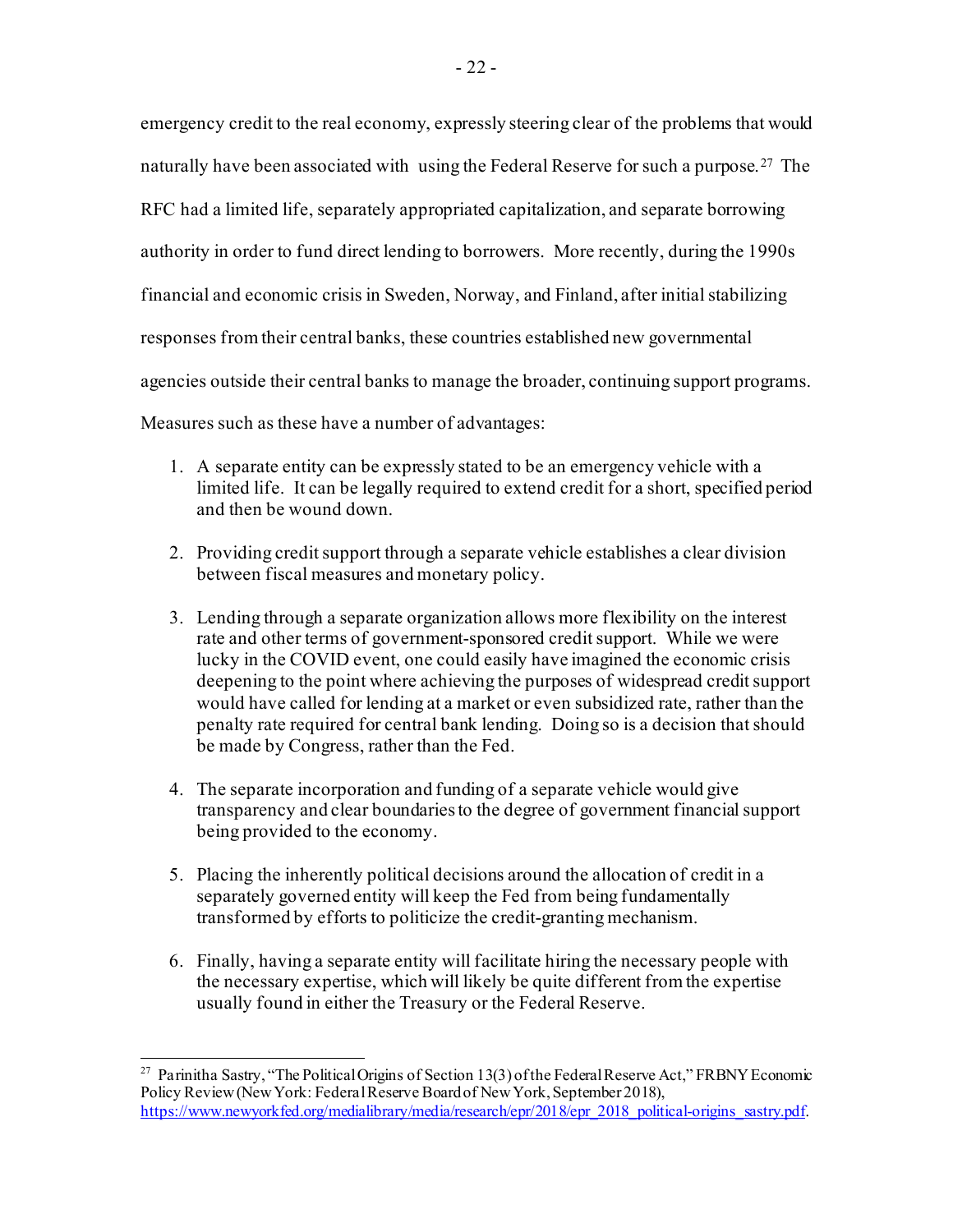a. In particular, the types of personnel and expertise required to work out troubled loans made with government credit support are very different from the personnel and expertise widely available in either the Fed or the Treasury.

This would *not* be a U-turn from our decisive response to the COVID event, but rather simply the logical next step. In addition to providing clarity for the public as to what to expect in future crises, adopting this model going forward could reduce concerns a future Fed might have that a forceful response could entangle it in difficult political problems. This could help give a future Fed the freedom to determine what it believes is truly the right technocratic response to a particular future shock. Adoption of such a framework would also reduce the attraction of the Fed as a general purpose funder of credit-intensive political projects—we would have established that the piper will not only always have to be paid, but paid promptly. This framework also gives an appropriate role to 13(3), consistent with the clear authority granted to us, but also consistent with what we have learned about the entanglement of central banks with fiscal policy and politics in the years since 13(3)'s enactment. We would not be ignoring the credit support authority 13(3) gives us, rather we would be anchoring it in its appropriate emergency context.

#### **The Future of the Financial Stability Board**

As we continue to grapple with a future framework for emergency lending, the United States is not alone. Around the world, financial authorities are reflecting on the lessons from the COVID event while exchanging experiences and views at the FSB, which I have chaired for the past three years. My FSB term ended just yesterday, but there remains much to be done at the FSB.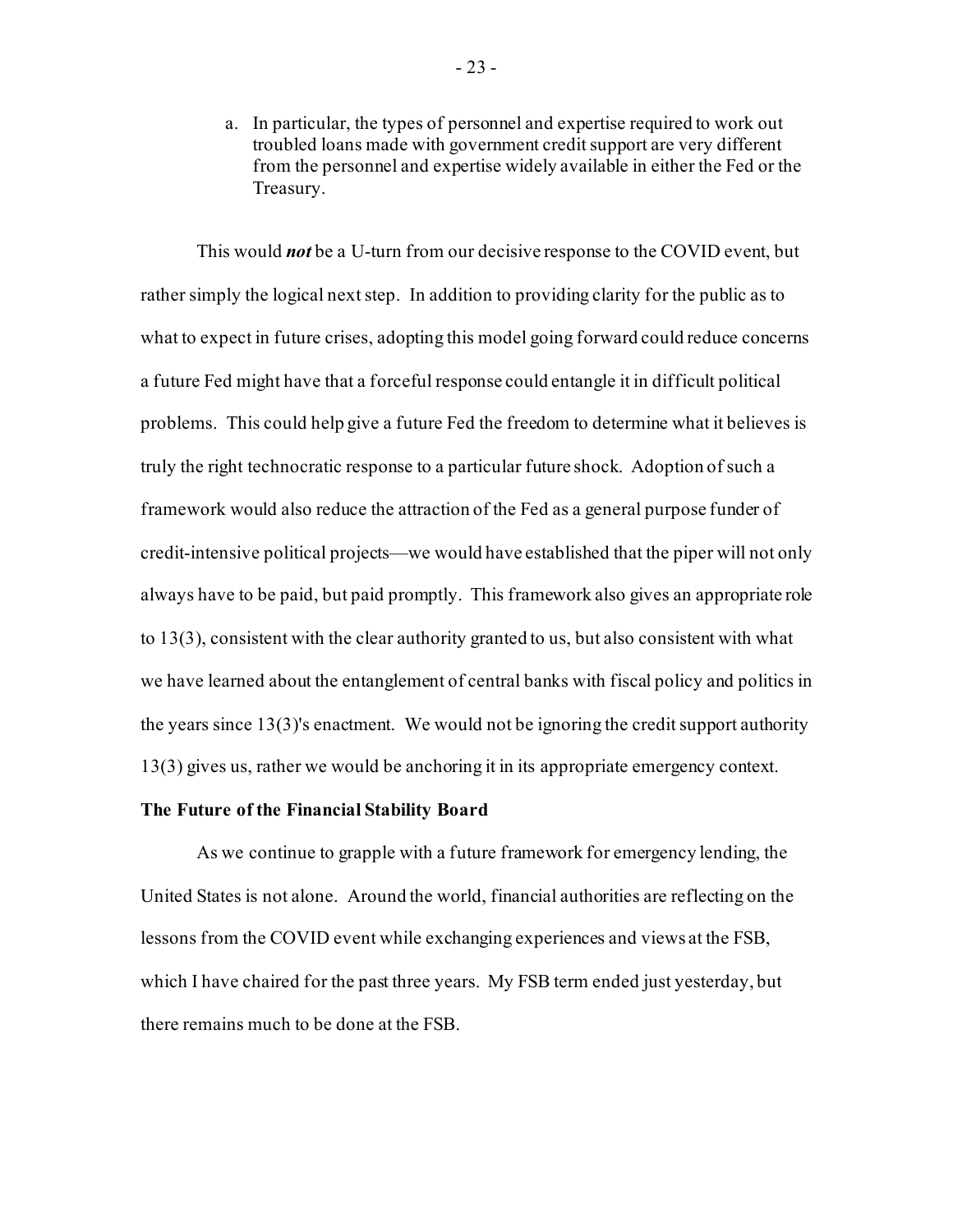One of the most important tasks is addressing vulnerabilities related to non-bank financial intermediation, or NBFI.

This has been a critical focus of my chairmanship and is reflected in the FSB's ambitious multiyear workplan to enhance NBFI resilience. One set of initiatives under the workplan focuses on specific risk factors that appear to have propagated stress, including liquidity strains during the COVID event. The FSB has made considerable progress in the NBFI space in a short amount of time. As a first major deliverable under the NBFI work program, the FSB recently published policy proposals to address structural vulnerabilities in money market mutual funds (MMFs).

Although we've made good progress, we cannot lose momentum. It is critical that jurisdictions make meaningful progress in MMF reforms, building on the FSB's policy proposals. FSB members have clearly noted the importance of this task by committing to reviewing the progress made by members in two- and five-years' time. The FSB and international standard-setting bodies must also advance policy work on specific risk areas, such as open-ended funds and margining practices, that appear to have contributed to stress during the COVID event. We also need to develop a shared understanding of how vulnerabilities in the NBFI sector may cause spillover effects or impact broader market functioning in the future. To achieve this aim, the FSB will continue to examine the structure and drivers of liquidity in government and corporate bond markets during stress and develop a broad, systemic risk perspective on NBFI as well as policies to address such risks.

As chair of the FSB, I have had the opportunity to work with brilliant and dedicated colleagues around the world. Under pressure from the severe tests of the

- 24 -